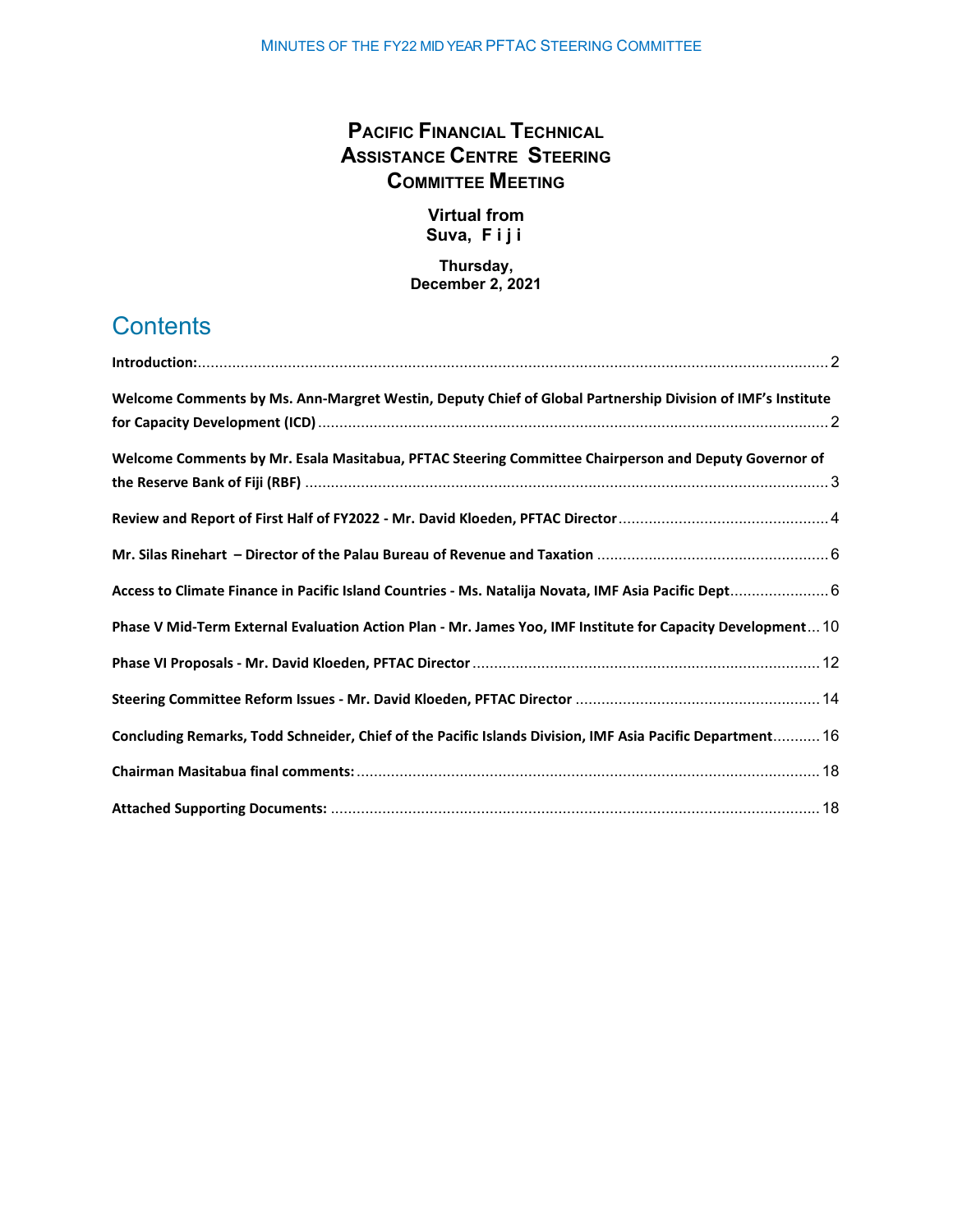## <span id="page-1-0"></span>**Introduction:**

**David Kloeden** welcomed the virtual PFTAC Steering Committee meeting for the mid-point of the 2022 fiscal year noting it is a busy time of the year, so it was greatly appreciated that participants had made their time available to meet and discuss a range of important issues needing the views and input from as many Steering Committee members and stakeholders as possible. He acknowledged the hosts of PFTAC, the Government of Fiji and particularly the Reserve Bank of Fiji and welcomed back the chairperson for the day as was the case in June and July, Deputy Governor Esala Masitabua. He then explained that IMF and PFTAC staff would present more than normally preferred as our aim is usually to have a better balance of stakeholder-led presentations. This is an unfortunate necessity given several of the agenda items, particularly with respect to sharing the Phase VI plans as well as to wrap-up the mid-term external evaluation of PFTAC's fifth phase with a presentation of the IMF's Action Plan. He encouraged interventions with questions, comments of support, or suggestions for improvement or consideration.

Over the course of 2021, PFTAC has benefited from the generosity of seven donors with all pledged contributions from the donor community for Phase V now received for which we are very grateful. Palau was welcomed as the  $15<sup>th</sup>$  member country having recently signed a Letter of Understanding to financially contribute to Phase V operations.

<span id="page-1-1"></span>**Welcome Comments by Ms. Ann-Margret Westin, Deputy Chief of Global Partnership Division of IMF's Institute for Capacity Development (ICD)**

Ms. Westin welcomed PFTAC Steering Committee members, observers, and IMF colleagues, noting it was a great pleasure to meet again virtually, explaining an intention to share some perspectives on recent developments related to the Fund's Capacity Development agenda.

The IMF is stepping up its engagement on new and existing areas in response to the new global environment. These areas include **climate change, digitalization, and gender and inclusion**. The Fund has already been active in each of these areas, particularly in our work in the Pacific.

Building on our work so far, we are now looking to identify and manage the macro-critical implications of these issues for all of our members, working closely with our partners. The goal is to ensure that the Fund's advice reflects a full range of relevant factors for our members in a changing world, while also working in partnership with other partners. Just to give some illustration of this, on **climate change** we are working together with our partners to assist members address the **macro-critical aspects of mitigation, transition to net zero, and adaptation**; on **digital money** we are supporting the membership to analyze and address the implications of digital money on macroeconomic and financial stability, including through the establishment of **Central Bank Digital Currencies.**

We are stepping up our work on **gende**r by supporting **mainstreaming of gender issues** in our country work, and on **inclusion**, we are expanding our capacity to **support fragile and conflict-affected states**, including through **reinforced field presence** and closer engagement with partners.

As the IMF scales up its overall work in these areas, we also expect our capacity development activities to increase in the coming years. In particular, the Fund has been working on a **budget proposal** to allocate additional resources to these three areas, including through more CD delivery via the regional centers. Also, the proposed allocation of more of the **IMF's own resources directly to the regional capacity development centers** is welcome, and reflects the Fund's increased focus on its field presence.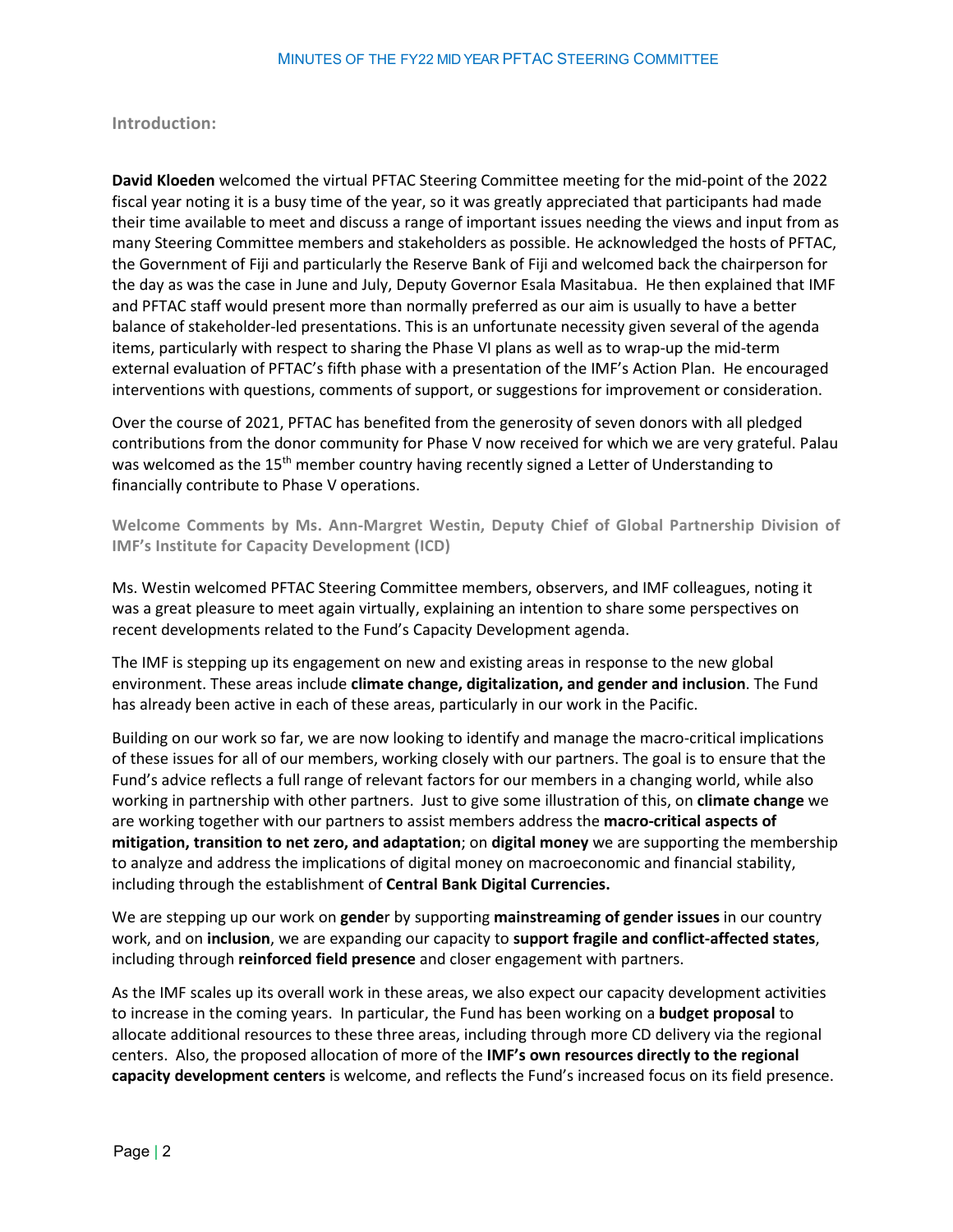**Partnerships are critical to the success of the IMF's Capacity Development** and donor funding remains a critical pillar of this. More than half of our CD activities is externally funded, and demand is continuing to grow. We greatly value our partnerships with donors for Capacity Development, which foster **peer learning and information sharing on good practices** for our core work. In this context, we thank PFTAC partners for their generous support provided to PFTAC over the current phase.

We continue to explore how we can further strengthen our collaboration to maximize our impact and welcome feedback in this respect. Looking ahead, as PFTAC prepares for its **sixth phase**, we encourage PFTAC partners to consider renewing their support at the earliest opportunity, which would enable a seamless transition of our operations for the next phase.

<span id="page-2-0"></span>**Welcome Comments by Mr. Esala Masitabua, PFTAC Steering Committee Chairperson and Deputy Governor of the Reserve Bank of Fiji (RBF)**

Thank you to David and everyone **on behalf of Fiji's Minister of Economy and the Permanent Secretary of Economy, and the Governor of the Reserve Bank.** Due to the challenges of meeting virtually, time, and connectivity in particular, expediency dictates a significant deferral to David to drive the agenda and discussions. So, besides the opening and closing remarks and soliciting and summarizing feedback from the members as required, the only other time I expect to figure prominently will probably be around the agenda item on the proposed steering committee governance arrangements.

**It seems a long time ago since our last meeting in July. This is probably because a lot has happened since then**. When we last met in July, Fiji was recording over a thousand COVID infections daily. Our medical resources were stretched and creaking under immense pressure. Our National Sporting facilities, including the National Stadium and the National Gymnasium were like something out of a war movie with tents and emergency medical facilities set up everywhere. And to cope with increasing infections, the outcomes we achieved arose from suppression with mitigation as vaccinations were ramped up, backed by a national mandate.

And over time, we've seen developed countries vaccinated and reopen with the challenges from a divergent situation shifting global circumstances, but we took this challenge head on. Developing countries seemed to have been plodding away in a dark tunnel. So, we are extremely grateful to the donor countries for their support, and many of them who are represented in the Steering Committee. And the multilateral agencies have assisted us in some of our darkest hours we have experienced as policy makers. **After months of hard work by various stakeholders, the private and public sector in Fiji**  was able to reach a position to begin opening our borders again from yesterday, the 1<sup>st</sup> of December. This is despite the headwinds and a new COVID variant that we are tracking that has escalated over the past few days. But despite that, the economic prospects and the outlook has never been brighter since the onset of a pandemic in early 2020.

So, despite the sad developments in the Solomon Islands over recent weeks, I'm sure that **most of our member Pacific island countries are experiencing the same relative optimism around the prospects of improved economic and social fortunes for our citizens.** 

Which brings me to our agenda this morning. it's quite a stacked program that David has alluded to and which is driven like most steering committees to evaluate our progress and plot our future. With those few words I wish you all well over the next two hours or so and I look forward to your active participation.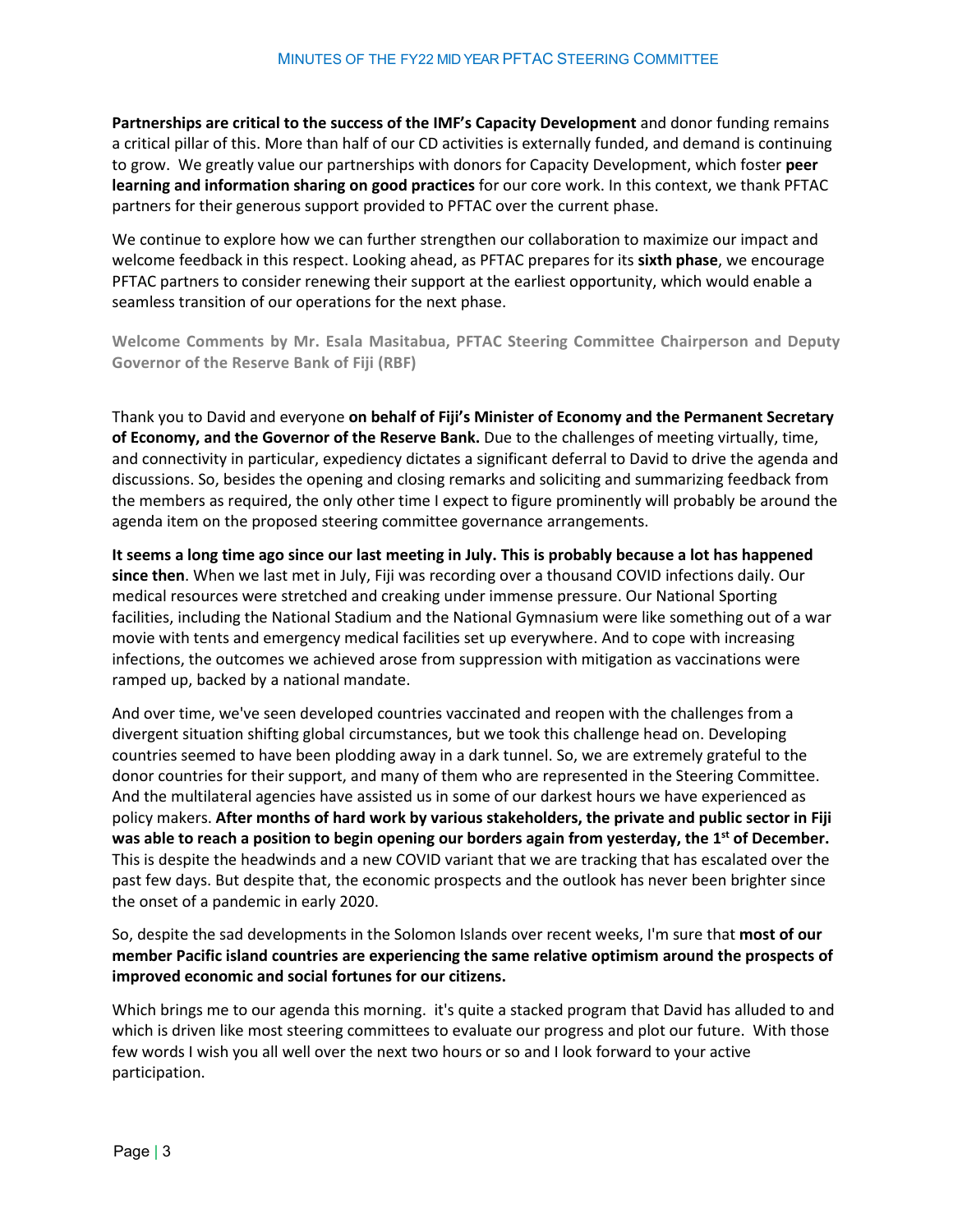### <span id="page-3-0"></span>**Review and Report of First Half of FY2022 - Mr. David Kloeden, PFTAC Director**

**Before providing the FY2022 mid-year update, Mr. Kloeden welcomed the newest staff member of PFTAC, Ms. Katrina Williams** who joined the team on October 18th in a newly established position as the second resident revenue advisor. Katrina has 40 years of public sector experience, the last 24 years in Inland Revenue New Zealand. She brings expertise in the design and delivery of all core revenue functions, in strategic and multi-year planning, and in compliance-related intervention design. Katrina has an extensive background in organizational reform, revenue administration modernization, and change and innovation, and recently led New Zealand Inland Revenue's organizational design and change group. Her extensive experience will complement the work of the current advisor Georg Eysselein in taking the PFTAC revenue program to the next level.

**In turning to an update of the PFTAC programs at the mid-point of FY2022**, **CD delivery was noted as having become increasingly challenging** with missions taking longer and requiring more resources than was experienced during the same period a year earlier. Increasingly requests are made to defer delivery until travel can resume, and some planned activities cannot move forward because prerequisite steps have stalled. Some countries have understandably prioritized urgent actions to manage COVID-19 outbreaks over CD, but fatigue is emerging even in some COVID-free countries. Everyone is looking forward to a post-COVID world that allows a resumption of travel and in-person reengagement, but building on those practices that have worked well in a virtual world.

Compared to the mid-point of FY2021, there has been a slight decline in the number of missions delivered down from 55 to 50 by mid-FY2022, but conversely with a large increase in the number of TA days utilized up from 556 to 834.

**The proposed adjusted FY2022 workplans now aim to deliver 158 missions and activities versus the original plan of 200, a reduction of 21 percent using 2,455 TA days,** which is only a 9 percent reduction over the original plan, reflecting the longer duration and extra resources to continue virtual engagement. Measured against the adjusted plans, execution at mid-year is approximately one third.

**On the training front, 8 of 18 planned events have been delivered**, shown on slide 6. Despite the challenges, the share of CD to fragile states is up marginally from FY2021, but still short of the Phase V average of about 34 percent.

Two pie charts at slide 7 illustrate the number of days by country and program of direct TA delivery on missions and training events by the resident and short-term experts. In addition to these 834 TA days, the resident advisors worked another 557 days at PFTAC or their virtual office, amounting to 1,391 TA days for the six-month period.

Countries like **Tonga**, **Cook Islands**, **Solomon Islands**, and **Papua New Guinea** have continued to be the bigger users of PFTAC services, while the share by **Fiji** and **Samoa** that is traditionally sizable has temporarily declined given the COVID outbreak and change of government. Conversely, **Palau** has received substantial help towards the ambitious reform agenda of the new government, as well as a step-up in **Niue**.

**Looking at activity by program, the Macro program has performed strongly moving** to second place given expanded use of short-term experts responding to new demands on tax reform modeling, nontax revenue reform, training in financial programing and inflation forecasting, and increased work on medium-term frameworks including in collaboration with recently launched ICD programs.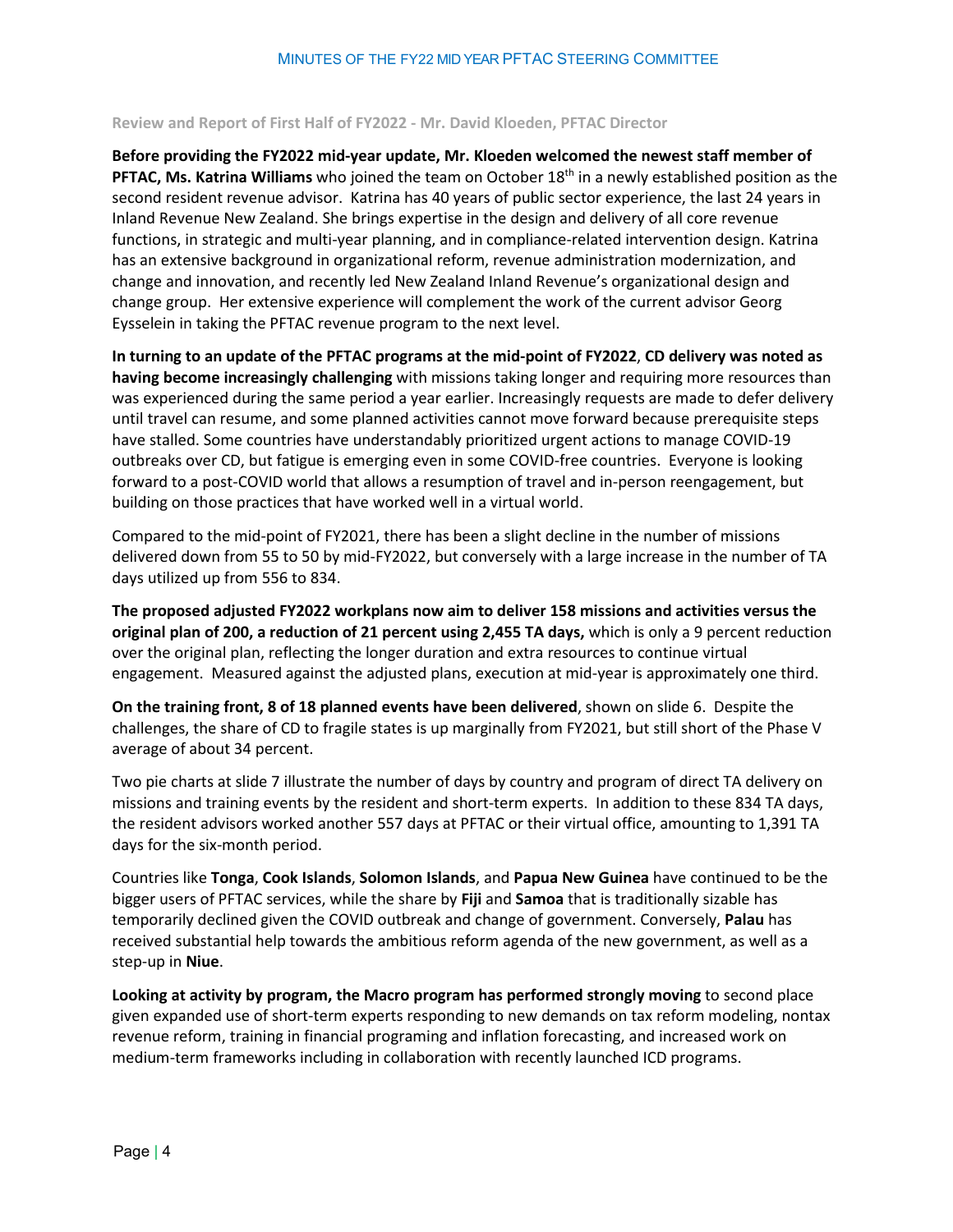**The Statistics programs have delivered close to their workplans,** but the financial sector supervision program has faced specific challenges in delivering an extremely ambitious workplan with many missions having to be postponed to FY2023.

Slide 8 shows the net effect of the proposed changes to the FY2022 workplans by country with the blue bars being the original plan versus the adjusted plan in the red bars. The green line against the right axis indicates the percentage of delivery against the adjusted workplan by country.

**An important point noted was the workplan reductions mostly arise from a deferral of missions or activities until FY2023** when travel is hoped to restart. Other changes reflect some new activities as well as resource changes to existing activities. The full details were circulated to members before the meeting in workplans laid out by program and country that are now posted on the PFTAC website.

**Overall, six countries** (**Nauru**, **Niue**, **Marshall Islands**, **Solomon Islands**, **Tonga and Tuvalu**) **see increases in the volume of TA they will receive** along with regional TA delivery versus the original plan. Net declines are experienced across the other 10 PFTAC countries, that more than offset the increase. Of these 10 countries, **Fiji** and **Timor-Leste** account for the biggest reductions.

Hopefully participants were able to see the elaboration in the note circulated before the meeting as well as in the write-up in the recent Quarterly Report.

## *Endorsement of the mid-year FY2022 workplan amendments was proposed by Cook Islands by Finance Secretary Garth Henderson, seconded by John Peterson on behalf of Nauru, and endorsed by consensus by the SC members.*

Moving to the second item for consideration and endorsement by members. In June, an extension of Phase V beyond the original end-date in April 2022 was endorsed for a minimum extension of six months, and most likely a full-year through April 2023 depending on expenditure projections.

**Of the endorsed FY2022 budget of US\$7.335 million inclusive of trust fund fee, a yearend outturn is projected to be within a range of \$4 - \$5 million, most likely around US\$ 4.5 million.** This would provide a robust balance that is projected between US\$ 7.6 million and US\$ 8.6 million on-hand in May 2022, with the most likely scenario around US\$8.0 million.

**A detailed full-year FY2023 workplan and budget will be developed and presented at the May 2022 meeting based on the actual FY2022 outturn.** However, the funds expected to be on-hand will be sufficient to finance a work program on par or greater than any year of activity before COVID-19, including extensive travel and in-person training.

**A proposal that could be considered in May is to accelerate some activities and resources planned for Phase VI** if available funds exceed the cost of an ambitious but achievable work program to minimize the risk of remaining unspent Phase V balances at yearend. These options will also be presented in May subject to reactions to the proposed Phase VI program.

**Eric Aelbers from the ADB inquired** whether there was an option in carrying-forward funds beyond Phase V whether the share of any particular donor could be designated for immediate consumption in Phase VI to meet internal utilization donor rules. David Kloeden indicated that he believed the IMF had some such arrangement for prioritization of consumption and called upon **Ann-Margret Westin from ICD** who confirmed that agreement is possible to recognize priority consumption for a specific donor.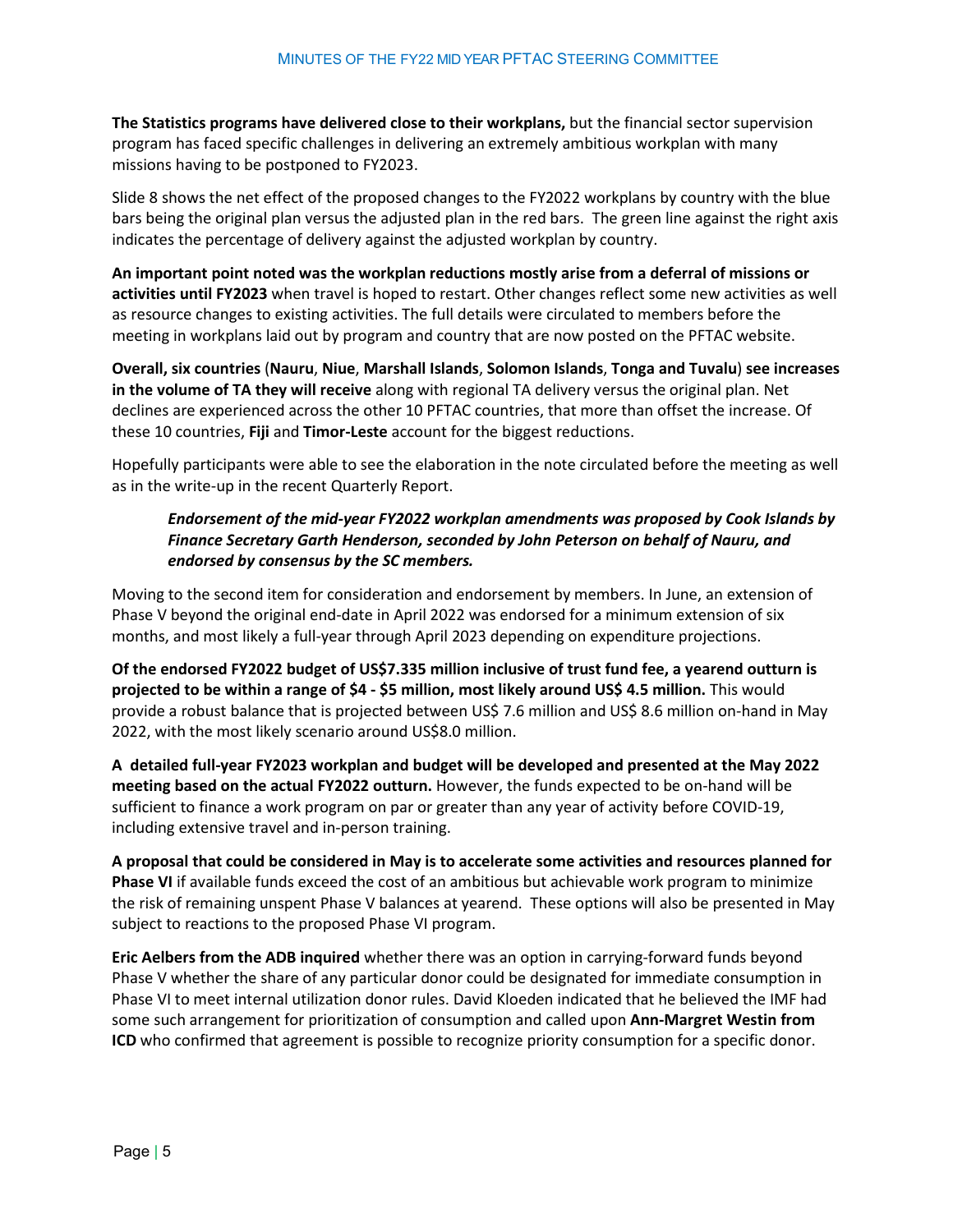*Endorsement of the extension of Phase V for a full year between May 1, 2022 through April 30, 2023 was proposed by ADB by Erik Aelbers, seconded by Marga Peeters from the European Union, and endorsed by consensus by the SC members.* 

#### <span id="page-5-0"></span>**Mr. Silas Rinehart – Director of the Palau Bureau of Revenue and Taxation**

**To conclude the segment focused on activities in the first half of fiscal year 2022, Mr. Kloeden called upon a representative of a member country to provide a short briefing on recent support they have been receiving from PFTAC.** The director of the Palau Bureau of Revenue and Taxation, Mr. Rhinehart Silas was invited to talk about the ambitious reform package that the new Palau administration that came into office in January 2021 has been pursuing.

**Mr. Silas began by noting that this is not the first time such tax reforms have been attempted, with latest efforts building on efforts over almost two decades.** In early 2021 Palau renewed efforts to tackle tax reform again, including with assistance from PFTAC. The new government managed to get the Palau Congress to approve a new tax law after considerable effort, comprising primarily, **a Goods and Services Tax (GST) as well as a Business Profits Tax that are both planned to start from January 1, 2023.** We have been working hard on this in recent years, including drafting the legislation and identifying the needed resources. From PFTAC we have benefited from the legal drafting expertise of Professor Lee Burns and for tax administration planning and preparations, PFTAC expert David Piper.

Our GST will have a high threshold of \$US 300,000 annual turnover for businesses to be required to register to keep the regime manageable, but smaller businesses may voluntarily register if they wish. We have a very ambitious work program ahead in the lead up to the January 1, 2023 start date, with many steps to complete over the next  $10 - 12$  months. This includes ensuring we have the best organizational structure for our tax administration, as well as having the human resources ready in terms of numbers and expertise. With the law now passed, there is a lot of additional work to prepare supporting regulations. We also have a challenge to ensure we have an adequate IT system in place for the reforms given we currently have two legacy systems, one for customs and the other for tax administration that were custom developed for Palau, but we now need to determine the best platform for the future. These can be very expensive investments that must be made and managed carefully. We are very grateful to PFTAC who had an IT expert recently evaluate the functionality and suitability of our IT systems that will help in our decision making.

#### <span id="page-5-1"></span>**Access to Climate Finance in Pacific Island Countries - Ms. Natalija Novata, IMF Asia Pacific Dept**

In introducing the next speaker, David Kloeden noted that time had been allocated in the agenda to share the outcome of some very interesting and important research and findings about an issue of great concern to the Pacific. With COP26 just concluded, and the heightened attention to climate change that Pacific Islanders need no reminder, over recent years there have been promises of large sums of money for climate change mitigation and most importantly for the Pacific, adaptation. However, expectations have fallen short. The amounts available have been less than anticipated and the pathways for access have been complicated, frustrating many in the Pacific at both the national and regional level.

Given this, a group of IMF staff from the Asia Pacific Department and the Fiscal Affairs Department have completed a very insightful body of research that was recently published in a departmental paper that one of the authors, Ms. Natalija Novta will present and respond to any questions or comments.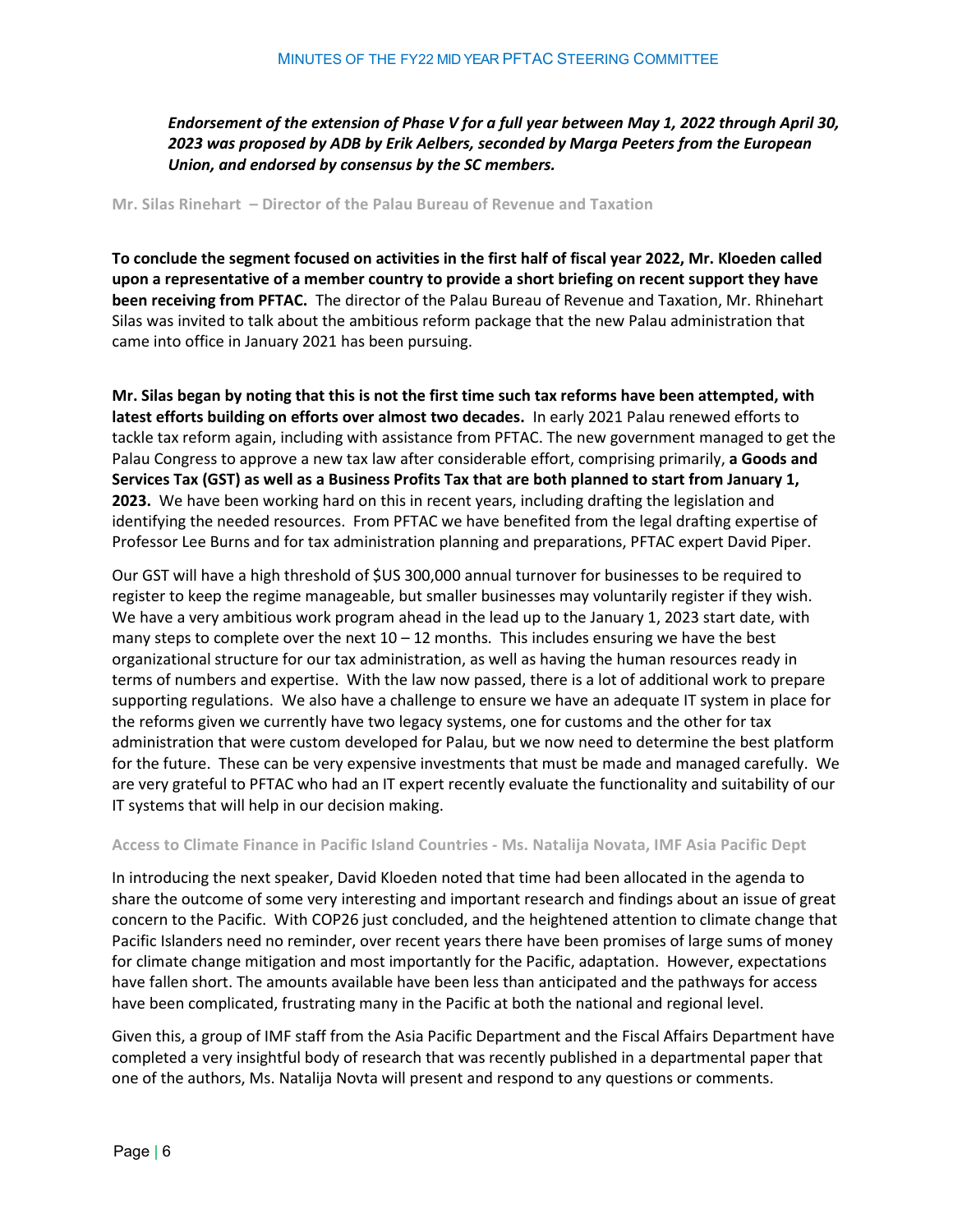This is very timely work that dovetails nicely with the stepped-up focus of PFTAC particularly in the Public Financial Management space through previously described examples such as the PEFA Climate assessment in Samoa, Climate Change Policy Assessments in Tonga and Micronesia, and work with the Pacific Island Forum Secretariat through a technical working group on PFM and Climate Finance.

Ms. Novata began by noting that the early work covered the track record of access to climate finance by the Pacific Island countries and the climate adaptation needs and the overall architecture that is available to Pacific Island countries. She now intended to present the latter part of the project which mostly looks at the access requirements, the successes and challenges so far, and the ways in which IMF capacity development tools can help countries overcome the challenges.

**The Pacific Islands have a very large climate finance gap.** On slide 2 of the presentation, the blue bar shows the estimated annual financing needs for climate adaptation for the Pacific based on country-bycountry IMF estimates of existing infrastructure and exposure to climate risks. Pulling it all together, **the Pacific islands as a group need about a USD 1 billion annually for climate adaptation alone.** The GCF approved funds overall since it started operating in 2015 have been about half the annual needs and the disbursed funds have been about half that. Overall, there is generally a large gap between committed and disbursed funds, reflecting hurdles in accessing climate finance, particularly at the initial or accreditation stage, as well as at the later stages of project approval and project implementation.

**To begin, what are the requirements to access climate finance and climate funds generally?** They are focused heavily on public financial management provisions including fiduciary standards, transparency, and accountability provisions. They could include gender policies, environmental and social safeguards, as well as anti-money laundering provisions. These can be challenging to satisfy at the accreditation stage. When looking at the GCF as covered in detail in the paper, we see the rigor and requirements depend on various factors of which we identify four characteristics of importance.

**The access modality that countries wish to pursue is important with different requirements for direct access or through international or regional entities.** This also depends on the scale of intended activities and whether countries want to be accredited for micro projects up to USD 10 million or larger projects up to USD 250 million. Some countries start the accreditation process hoping to be accredited for larger projects, but end up only accredited for micro-size projects. It also depends on the nature of activities to be pursued, whether the accredited entity would also cover project management, grant management, or on lending. Access requirements also depend on the phase in the climate life cycle of the project and whether this covers accreditation or also project design, project development, and approval as well as implementation.

**Access hurdles can occur across the climate finance life cycle whether at the accreditation phase or the project approval and implementation phases.** For accreditation, there are differences whether a country seeks direct access through a nationally accredited entity, or works through a regional or international accredited entity. And then at the project approval and implementation phase, hurdles can be faced at each step in the process such as the project concept note, development project approval stage, project implementation, and when funds are disbursed.

Slide 7 draws on discussions with Pacific Island authorities, including some present. **Summarized are the successes and challenges from different countries at the accreditation stage and as shown in slide 8 at the project approval or implementation stage.** The types of challenges and successes vary by the type of access, whether direct access or regional or international access. Most discussion is focused on direct access as this is the stage where most countries are now, and this is where they have faced most challenges. **The biggest challenge has been the access requirements that are very complex with a**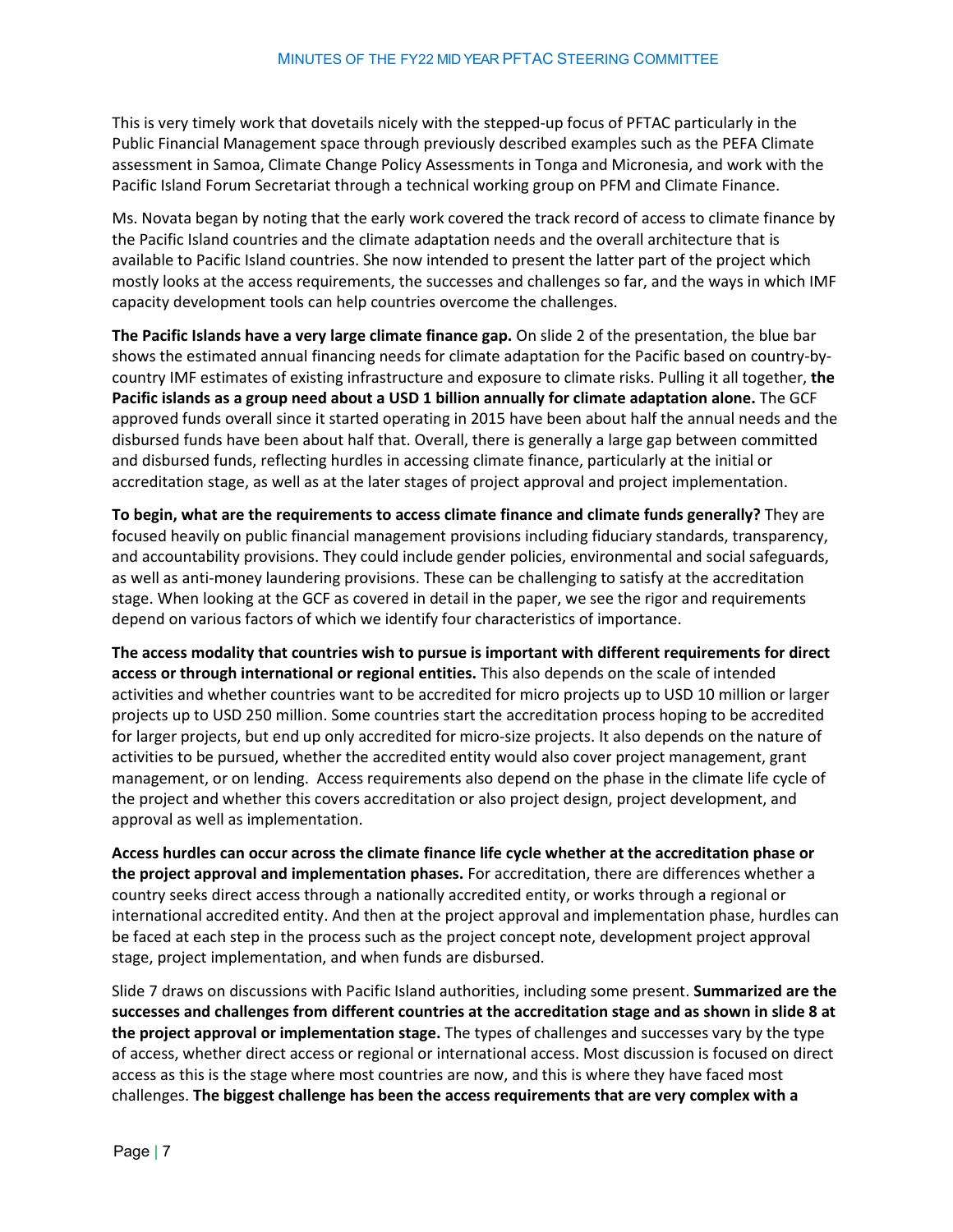**lengthy accreditation process that then requires reaccreditation every 5 years.** So, by the time some countries could finally achieve accreditation they immediately had to focus on reaccreditation.

**Rather than focusing on developing and implementing projects, many Pacific countries have been dealing with accreditation.** This has required significant resources**,** in many cases where capacity and resources are already very thin which creates opportunity costs. In terms of successes, there has been reciprocal recognition allowing for fast tracking for some countries, but the process is still lengthy. **Readiness funding grants have been usefully deployed, and the gap assessments that countries have received have been helpful.** For regional and international access, the challenges are similar given the demand is often beyond what the regional and international accredited entities can support. Some countries are left behind in tackling their national priority projects that may not match the priorities of possible international partners. It can sometimes be difficult to find an international partner for the types of projects sought by some countries. In the case of regional access, the constraint may be that the regional accredited entities can only support relatively small to medium size projects.

**Projects in partnership with international accredited entities have been quite successful given the circumstances with relatively large amounts of funding made available** even in low capacity countries, with implementation occurring earlier than what would have been possible under direct access. For the regional entities, some of the key successes so far have been with the GCF. After accreditation and in the project approval and implementation stages, the challenges faced by countries have been with insufficient human resources and technical skills to develop the projects and with delays with disbursement. There is also an overall recognition of difficulties to get funding for adaptation projects, harder than for mitigation projects. However, there are some successes with countries monitoring climate flows, in particular with climate budget tagging. Some countries have introduced climate units to coordinate common finance activities that seem to be helping make more strategic decisions regarding climate finance.

#### **Many of the finance access requirements are PFM related which the detailed review identified**

**hundreds.** They have been categorized across seven core areas including strong control frameworks and accountability mechanisms, including many with respect to corporate governance as well as transparency plus internal and external audit. These requirements take time to develop. Not only do the countries need to have these policies in place and prove they exist, but demonstrate a track record of policy implementation which the GCF panel must deem as adequate – a difficult concept.

Slide 10 shows the **PFM requirements across the climate finance life cycle,** with the left column reflecting the possible access modalities, namely direct access, international access, and regional access through regionally credited entities. Next is the intended scale of activities and different access requirements, and the nature of the activities, whether project management, awarding grants, or onlending. There are different requirements for the phases of life cycle accreditation or project development. Some basic requirements are listed including corporate governance, financial reporting, budget, audit, internal controls, procurement and transparency. And then there are public investment management requirements especially for project development, approval, and implementation.

**The PFM tools availabl**e **include the CMAP, the climate macroeconomic assessment program; PEFA climate**, namely the public expenditure finance assessment with the new climate module, and the **PIMA or public investment management assessment that now includes a climate module.** Green budgeting can help with some of the basic standards. The PEFA assessment can help countries see where they are across the different categories of PFM, and the PIMA can help at the project management level and in terms of specialized standards at the various stages in project development approval and implementation. The CMAP tool can help overall with both the PFM foundations and the public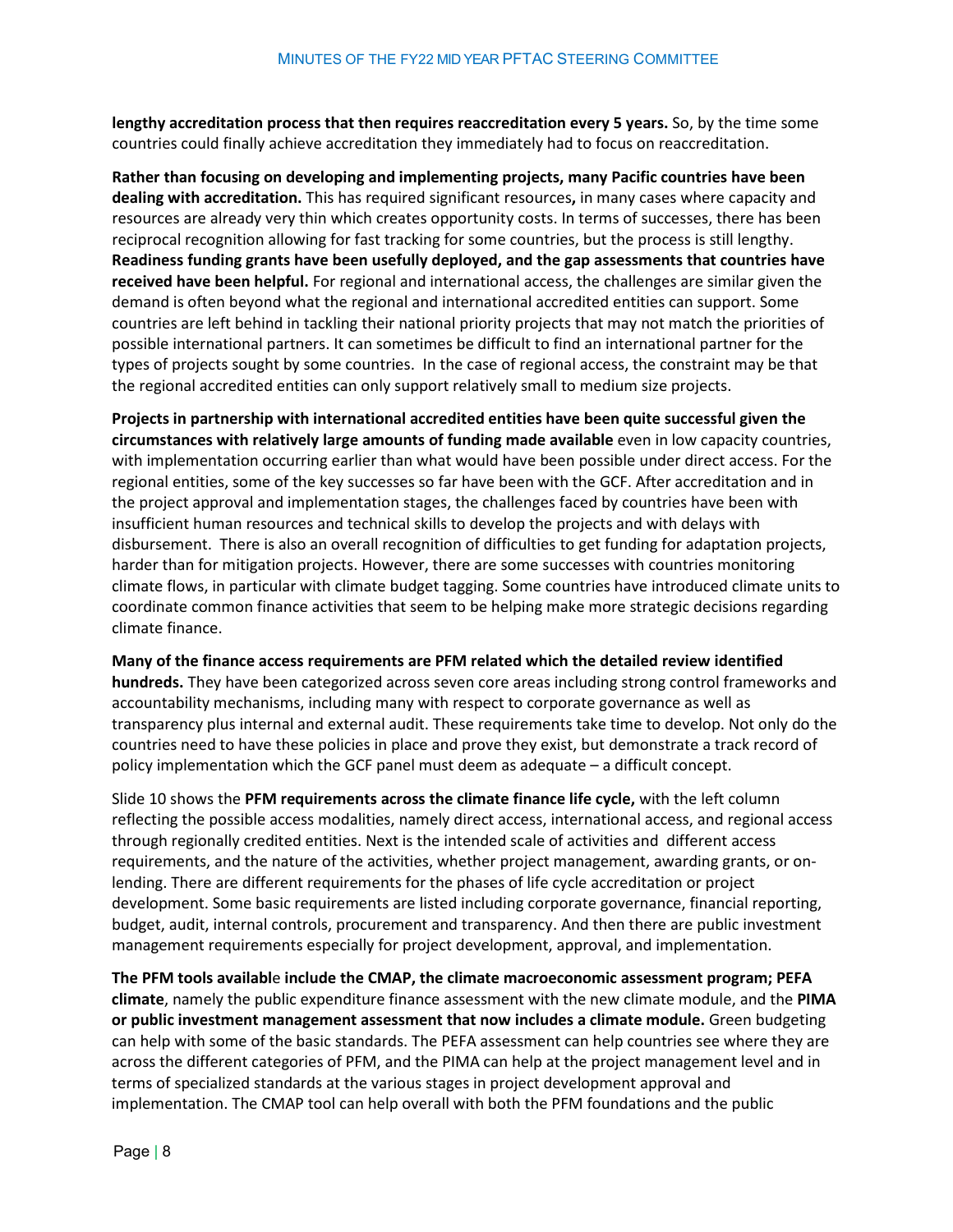investment management practices, making an assessment of the gaps in terms of country preparations for climate investment.

**In terms of the key conclusions, the main point is that grant based instruments are needed to meet climate adaptation costs in small and fragile countries in the Pacific**. While direct access has been the preferred pathway for Pacific island countries, progress has been too slow despite efforts by both the green climate fund and other funds to support countries. Third, international access to climate funds has been the most successful modality so far, but some countries may be left behind if the types of projects that they pursue as national priorities do not coincide with the priorities of the international organizations. Fourth, the GCF direct access requirements are very complex and take time for countries to be able to meet. Fifth, despite the difficulties, countries should continue to build public financial management and public investment management capacity, incorporating green budgeting into their reform plans. And six, and overall, a mix of access modalities is needed for the Pacific that should be strategically deployed without relying just on direct access that is likely to be insufficient alone, given the urgency of climate adaptation needs in the region it would be impossible to meet these needs with just direct access. On the other hand, pursuing direct access to allow realization of national priorities is important for some countries where international partners cannot provide that support.

## **In terms of the way forward, we looked at the three key stakeholders - the Pacific Island Countries, the Climate Funds, and the IMF.**

**For the Pacific island countries, dedicated climate finance units** were observed as helping countries be more strategic to match climate project proposals for potential funding sources. They can choose between different international partners in approaching climate funds, or bilateral donors, depending on the type of project being pursued.

Following discussions with the GCF, **we recommend that climate funds further consider streamlining and prioritizing access requirements** with respect to which requirements are a priority and those that are recommended so that countries are not overwhelmed. Second, we recommend greater focus on ex post monitoring rather than all these ex ante requirements that delay access to climate funds by five years or more. And third, we recommend seeking other innovative ways to reduce the accreditation burden beyond fast tracking. For example, we are aware that the GCF is considering project specific accreditation, for example, so that if a country has a very large and important national priority project, they could be accredited for just that project individually.

**And finally, regarding the role of the IMF,** we will continue to help countries build capacity in public investment management. We are also working very hard to integrate climate change into our annual macroeconomic surveillance in a consistent analytical manner across our membership. Finally, we plan to continue using our convening power to discuss climate adaptation issues and issues of access to climate finance, including through different forums such as the Spring and Annual Meetings as we have done in the past.

The **European Union asked which international organizations** are referred to which Ms. Novata clarified include International Accredited Entities such as the multilateral agencies such as the World Bank, the ADB, and the UNDP who are authorized to access GCF funds. **Mr. Jean-Paul Penrose from the UK High Commission enquired how receptive the GCF was to change** that Ms. Novata explained the GCF themselves had analyzed the challenges that they were aware of and were looking to streamline and make access to financing more accessible, but within the limitations they face as an international institution.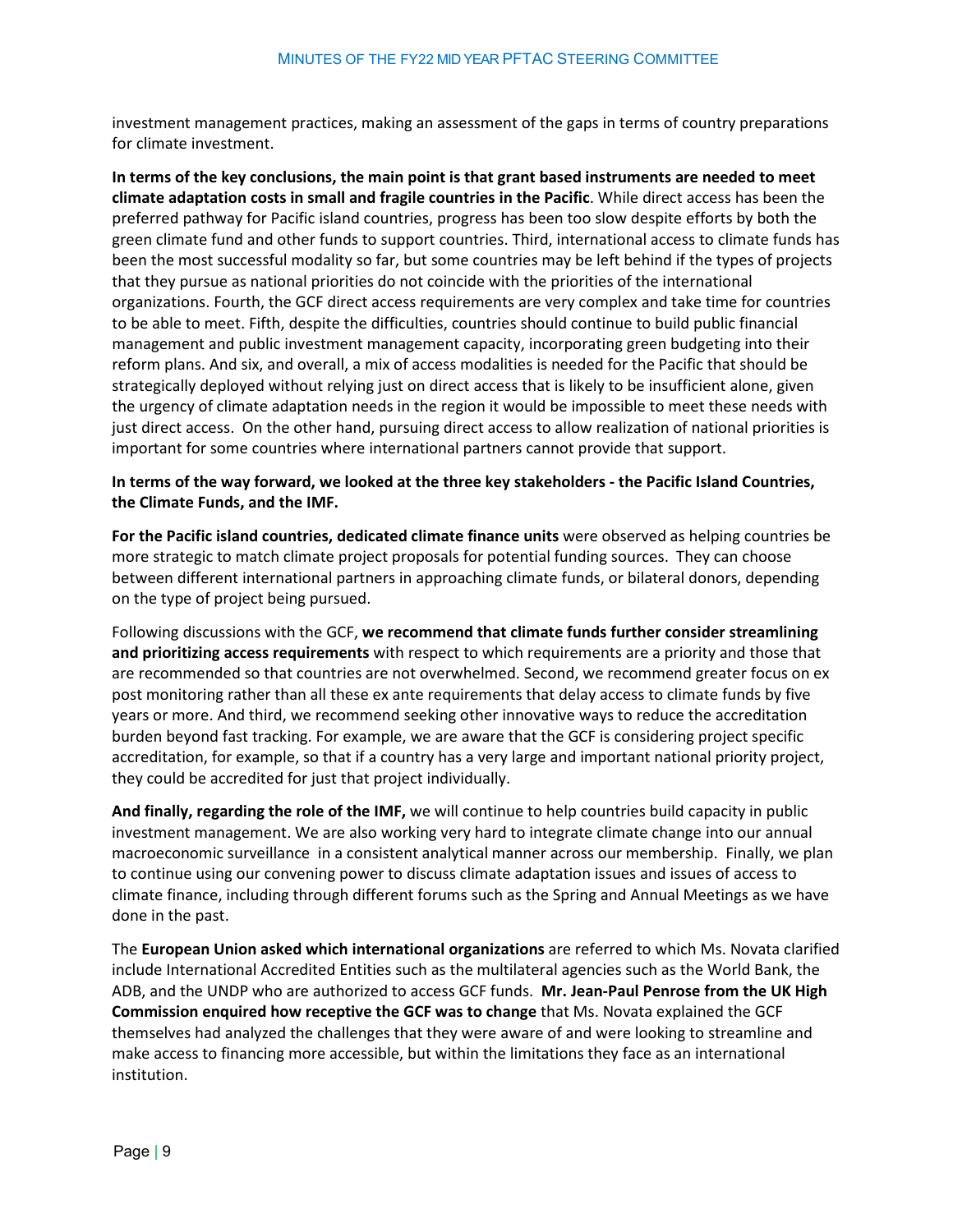<span id="page-9-0"></span>**Phase V Mid-Term External Evaluation Action Plan - Mr. James Yoo, IMF Institute for Capacity Development**

We next invited James Yoo from the Global Partnerships division of the Institute Capacity Development to run through **IMF's Action Plan to PFTAC's Phase V mid-term external evaluation** which was presented in detail by the evaluators in June. At that time, we provided some preliminary responses to the evaluators' findings and recommendations that have now been pulled together in the Action Plan that James will now present.

James noted his intention to share perspectives on behalf of the IMF's committee that worked on the evaluation over many months with respect to the recommendations contained in the midterm evaluation report, including actions to address the issues raised. He thanked the Steering Committee members and IMF colleagues for participating in this exercise and for their valuable contributions.

**Eight recommendations shown on Slide 14 cover operational and strategic issues, governance, delivery modalities, human resource issues, results based management, and strategic priorities, and their integration.**

**On the first recommendation relating to PFTAC governance, the report found that there was scope for more member country engagement through the steering committe**e. The report set out proposals for strengthening governance that are broadly accepted and member countries will continue to be encouraged to play an active role. In terms of next steps, PFTAC plans to hold additional virtual meetings between the annual steering committee meetings. Secondly, we have shared a draft guidance note to be discussed later today with some ideas and options on steering committee governance including proposals like defining tenure for the position of chairperson and establishing a new vice chair position, and possibly a new subcommittee. These ideas will be discussed with members over the coming months in the lead up to the next annual meeting, with the proposals considered in full consultation with members. Also, any steering committee reforms will take into account expected resource requirements and capacity as well.

Regarding the recommendation of a hybrid work model, we agree again with the recommendation on the adoption of the hybrid model in principle although the IMF is actively working on the issue through an IMF wide working group to examine all aspects of Fund operations. At this stage it is too early to say what the model will look like, but **there is a growing consensus that remote delivery has proven effective and there is a place for it in in the post COVID world, but it is not a substitute for in-person delivery,** but we will consider the most effective approaches for hybrid delivery. On capacity development, the outcome of this work will help inform the hybrid model for the future headquarters and field based operations with the right balance expected to evolve.

On the recommendation on addressing development gaps, we broadly agree with the recommendation. **PFTAC works with a large number of development partners and regional institutions and we seek to further build on these partnerships as many capacity issues cannot be addressed alone.** Specifically, it is recognized that this issue is primarily focused on national statistics offices (NSO) in fragile and small states. There is a possible approach being considered for the next phase for a dedicated expert to be assigned, recognizing that more resources and further support in this area would be beneficial and as mentioned earlier, the IMF is looking to do more.

**There were two HR related recommendations highlighted in the report related to the provision of increased support to resident advisors.** We agree with these recommendations and propose a number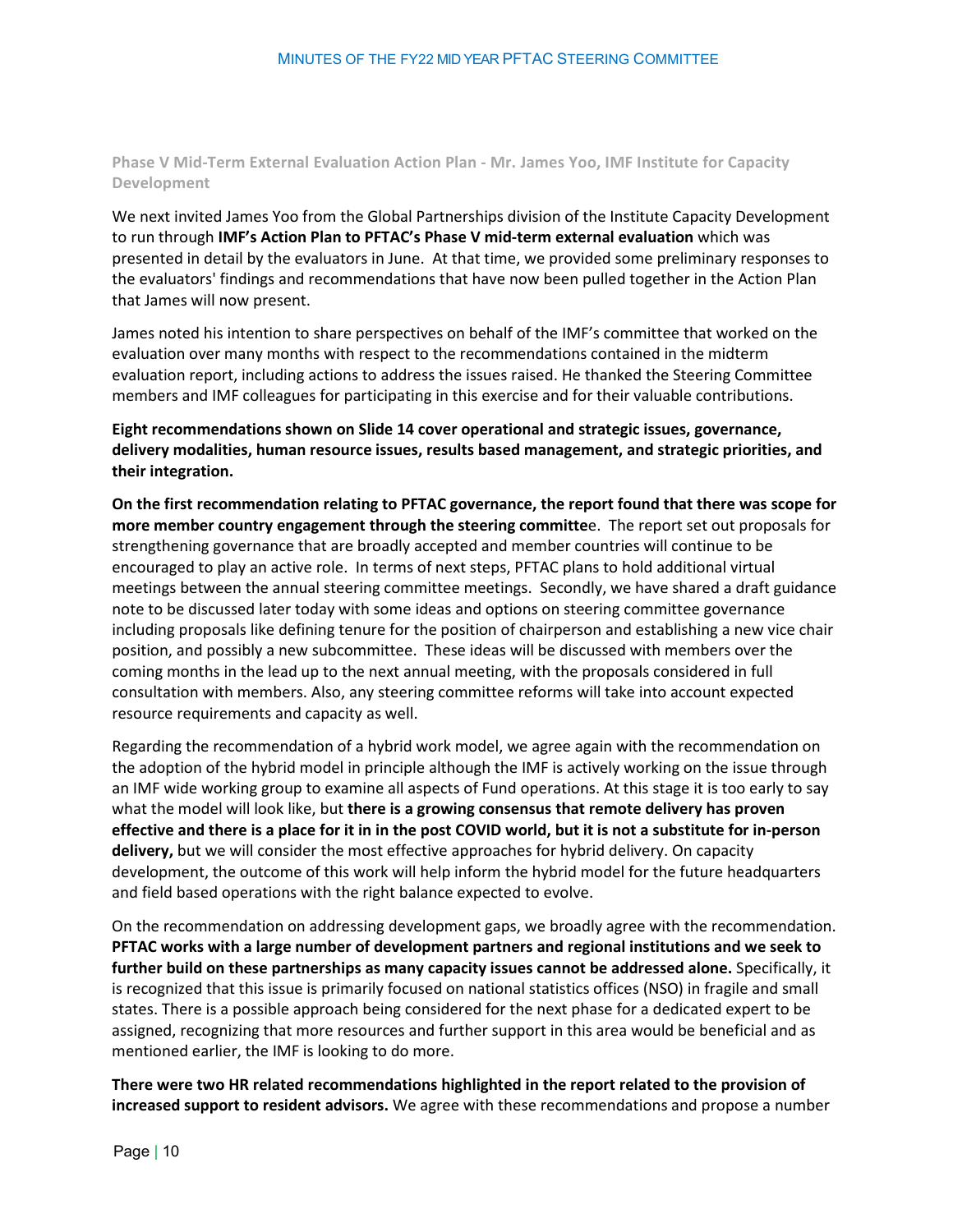of actions to improve succession planning and on-boarding to reduce any potential disruption. Some adjustments in this direction would help strengthen staff transition. This requires consultation between CD departments and additionally discussions about steps to address HR practices with respect to local staff that are ongoing. For example, performance assessments have now been introduced for local staff, and there is more harmonization with headquarters with increased provision of training.

**We agree on improving the use of Results Based Management with closer engagement with member countries with greater ownership.** We would like to continue using steering committee meetings as in the past to discuss RBM expectations at a strategic level and to agree on strategic program objectives that are aligned to log frames. This type of discussion has been helpful in the past but to be truly effective needs to be conducted in person. And, lastly on the new CD-MAP system which has been implemented over the past year, we expect to provide additional opportunities to strengthen the RBM framework.

**On the integration of priority themes, we believe that PFTAC has been highly responsive on cross cutting issue**s as has been described already on climate change and gender over phase 5 and we see opportunities to further support integrating these issues in our work programs where feasible to support sustainable and inclusive growth. As has been mentioned earlier, there is potential for further growth and integration of these areas into programs, subject to IMF management and board approval so that is considered in our Phase 6 thinking. And finally, we stress that this process should always be demand driven and that the beneficiaries are in the lead to be reflective of the priorities of the region.

Finally, on the last recommendation relating to the development of regional expertise and allocating more resources to engage and provide support to locally recruited experts, **we also agree and support the proposal for expanding a pool and pipeline of potential experts from the region.** We are conscious that this is a long term effort that takes time for results to materialize. In principle this is an area that we would like to work more on and explore how initiatives can be taken forward with initiative such as an internship program that has worked well in other centers. We also see some scope for continued collaboration with universities as well, and scope for more peer learning.

**Chairperson Masitabua from Fiji** questioned the meaning where recommendations of the evaluators produced IMF responses from the IMF as partially agreed. **James Yoo** noted that there was nothing major of substance that the IMF disagreed with the evaluators. **David Kloeden** noted that many of the recommendations were multipart, so Partial Agreement is reflective that the long-term reaction could include the evaluators advice or the preference of the Steering Committee. For example, the recommendation to create a Steering Committee sub-committee may be one of several governance enhancing options the Steering Committee may adopt, and the ultimate hybrid work model will need to be reflective of the IMF model adopted. **Finally, there is no recommendation by the evaluators that the IMF does not agree with.** 

**Jean-Paul Penrose from the UK High Commission** indicated that the UK was considering supporting PFTAC in Phase VI and **questioned issues in the evaluation around measuring outcomes and impacts, and particularly addressing capacity constraints.** David Kloeden noted that the problem noted by the evaluators was particularly prevalent in the NSOs of small and fragile states and that stakeholders had been brainstorming different approaches to address the capacity constraints. He noted that the IMF is keen to do more in Phase VI but cannot do it alone and the member countries must also provide resources and commitment. On RBM, the IMF has become very active in this area over the course of Phase V while donors like the UK have used RBM methodologies for many years. The IMF and PFTAC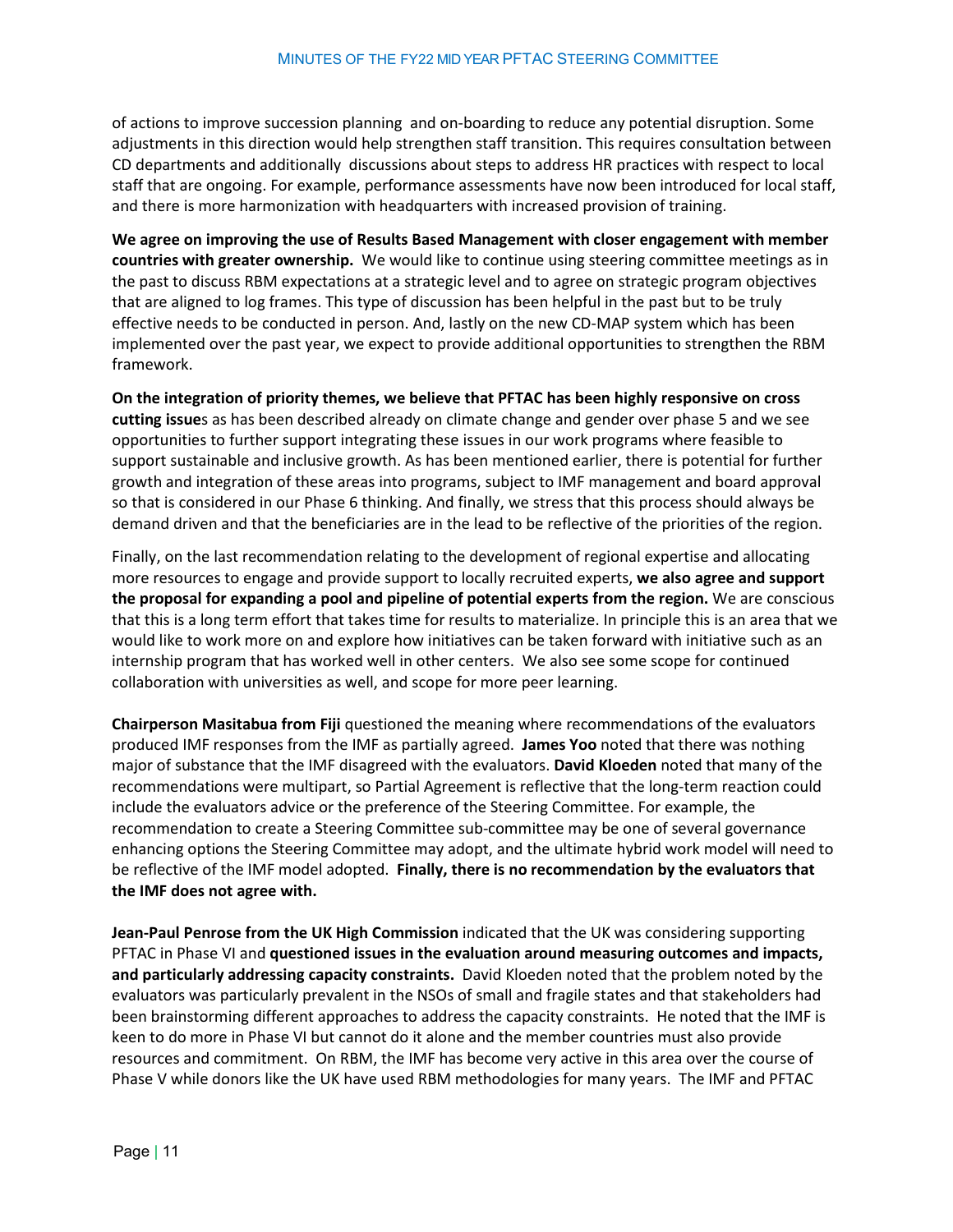has come a long way in this time and assembled a large body of data points indicating progress on outcomes and sustainability.

<span id="page-11-0"></span>**Phase VI Proposals - Mr. David Kloeden, PFTAC Director**

#### **Update of the Process**

**Turning to a key issue to bring members and observers up to date on the status of planning for the sixth phase of PFTAC operations and financing that was just confirmed will begin on May 1st, 2023**. A note was circulated that outlines the Phase VI proposal that will be summarized beginning by positioning the planning within the current macroeconomic context that frames the medium-term horizon.

Phase VI is heavily influenced by the expected post-COVID recovery to address imbalances and capacity weaknesses exposed by the crisis like debt sustainability in a few PICs. Climate change and vulnerability to disasters similarly underpins the context, with heightened urgency for action and results post-COP26. Recovery is likely to be slow and divergent with some longstanding issues having worsened or come to the fore with COVID, such as rising debt, State Owned Enterprise contingent liabilities, rising nonperforming loans, and the adequacy of PFM systems to unlock climate financing. Medium-term frameworks and capacity around modeling and forecasting will be crucial to plot and manage the way forward. In summary, the need for PFTAC is more essential than ever.

In explaining the process to-date it was noted that the internal IMF steps had taken longer than hoped, although the timeline had been very ambitious. Work is now underway to draft a Program Document. An aspiration to share an early even incomplete version with the Steering Committee could not be achieved, with the target for a first complete first draft of end-January 2022. The ongoing work on the draft Program Document or PD will benefit from feedback and discussions today.

**The draft PD will be circulated for review and feedback on a Lapse of Time basis in early February** with a goal to have a final version published by early April 2022, well before end-May SC meeting when we expect to receive the first donor pledges.

#### **Outline of the Phase VI Programs and Resources**

**Inputs from the July meeting and the Virtual Working Groups recognized the ongoing need to retain all the existing PFTAC programs which is the starting point for the strategy.** It is important to acknowledge that this was a stakeholder-led exercise that is reflected in the IMF's future planning. Not counting the Debt Management program financed by Japan, there have been an average of 7 resident advisors over Phase V. The Phase VI strategy proposes to increase this to 9, but more desirably 10.

**One of the two additional advisors would see a return of the GFS program** with the advisor having a widened responsibility for Public Sector Debt Statistics.

**A second Macroeconomics advisor is proposed, differentiated from the current program and advisor backstopped by the Asia Pacific Department to be closely integrated but overseen by ICD, and titled the Macroeconomic Framework advisor**. This would continue efforts begun this year using IMF funds around medium-term financial programming with the central banks of Samoa, PNG, Timor-Leste and Vanuatu. Also new innovative approaches such as nowcasting would be developed drawing on new sources of economic and other big data.

**Then a third PFM advisor is proposed with an explicit focus on Climate Change fiscal issues,** building on recent work by the PFTAC team but extending it even further. This responds to the clear message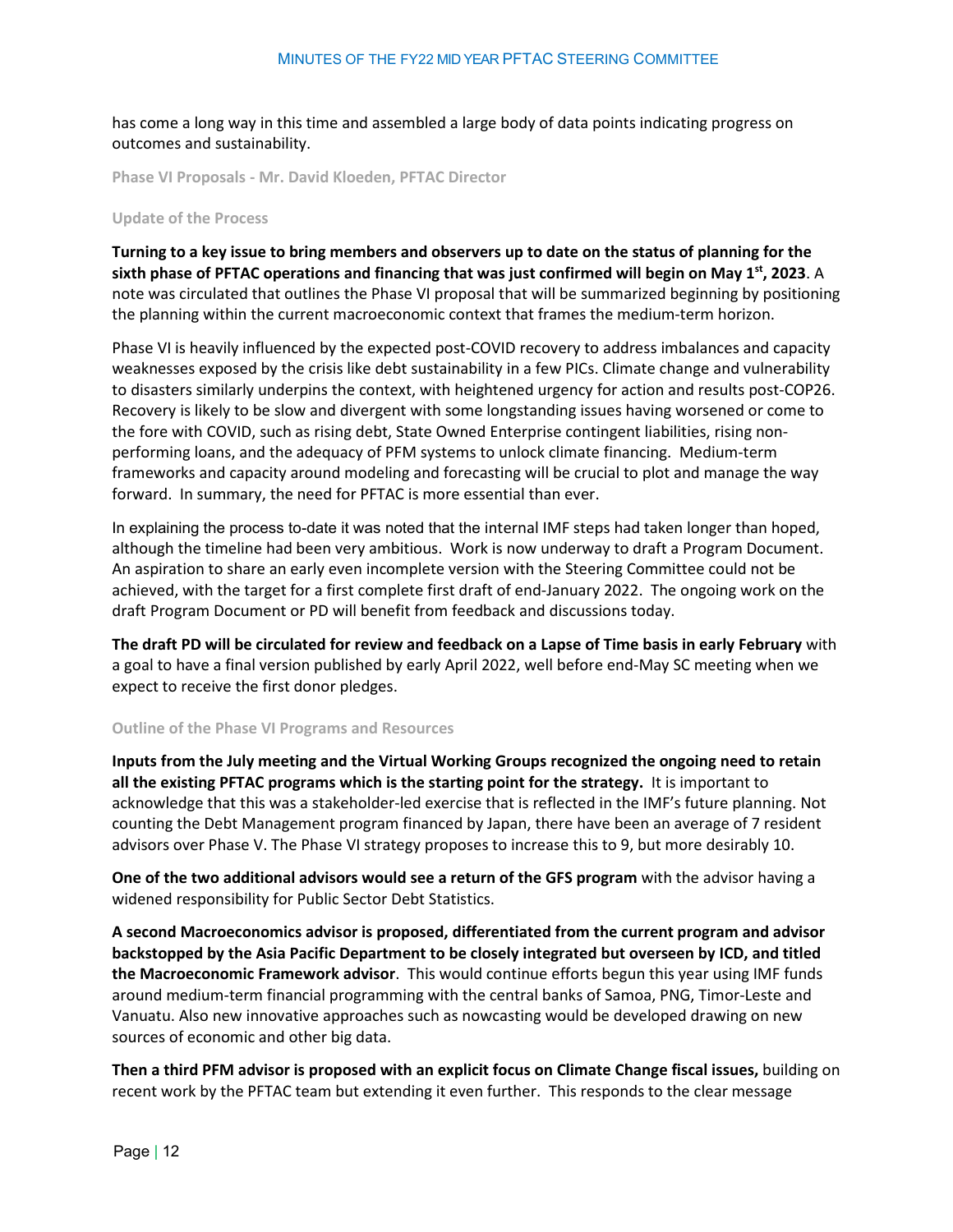received from member countries and regional entities, and reflective of stepped-up efforts of partners, and corresponds to a heightened role the IMF is developing within the context of its macroeconomic mandate.

**This third advisor would also provide space for the other two PFM advisors to do more in other topics such as gender and digitalization, as well as responding to the critical fiscal challenges of the region.** The IMF uses language about mainstreaming climate change and these other topics into our future work, but it is important to understand what this means. It begins with a recognition of the macro criticality of the topic and then an increase in the Fund's analytical and research efforts that feeds into the policy dialogue with member countries. Over time, we expect to see this further expand into areas of Capacity Development including by centers like PFTAC. For some topics, it may initially be through webinars and other awareness generating events – we particularly see this around the hot topic of digital currencies. Eventually this may become mainstreamed into our CD programs such as we are proposing with climate change, although it is important to note that the new advisor's efforts will be primarily in the fiscal or PFM space even though there are climate change implications for all of the PFTAC programs that will need to bring these issues on board as well.

**Finally, the IMF is looking to doing more, in fact much more, to address the challenges of fragile states,** of which PFTAC has seven.

#### **Phase VI Costs and Fund Raising**

**The fund-raising target for Phase VI is \$US 40 million, of which \$US 36 million is sought from donors and the 10 percent balance from member countries under the current contribution formula.** This is over a 5-year period versus 6 ½ years of Phase V, so represents an increase of close to 25 percent in funding and outputs.

The IMF is expected to continue covering costs of at least \$US 3 million over 5 years that may actually increase that could free up some of the \$40 million to direct delivery.

**Chairman Masitabua from Fiji** noted that the macroeconomic context is very much derived from the COVID crisis and that the framing of Phase VI is largely member country demand driven from the efforts of the five Working Groups that were constituted ahead of the July Steering Committee meeting. He noted that there is a lot that the region needs to tackle that requires prioritization of demands to be clearly focused as needs are potentially endless. **Fiji notes that member contributions of 10 percent of the fund-raising target is consistent and reasonable for Phase VI**. **David Kloeden** responded that the proposed Phase VI is reasonably within the capacity constraints of members and the delivery constraints of PFTAC and the IMF.

**Chris van Hooft from New Zealand MFAT** asked about the design of Phase VI around the **flexibility and scalability of the programs**. She noted that the macro context is clear and is applicable not just to PFTAC but also to development partners who may face their own constraints in the coming years. In considering new or increasing topics such as climate change, has there been consideration of deprioritizing other activities to keep within the constraints of the small administrations of member countries? **David Kloeden** noted awareness of potential uncertainty about donor funding availability and that a diversification of funding sources is sensible while the generous contributions from major donors like New Zealand have been greatly appreciated. **On prioritizing CD programs and activity, the increase is not simply about additionality of new programs but mostly expansion of ongoing efforts.** For example, coming at PFM reforms from a climate change or gender lens will reinforce existing efforts rather than be completely new or unrelated efforts. In doing more, we must be cognizant of the absorptive capacity of member country institutions and not push more than can be taken on board. The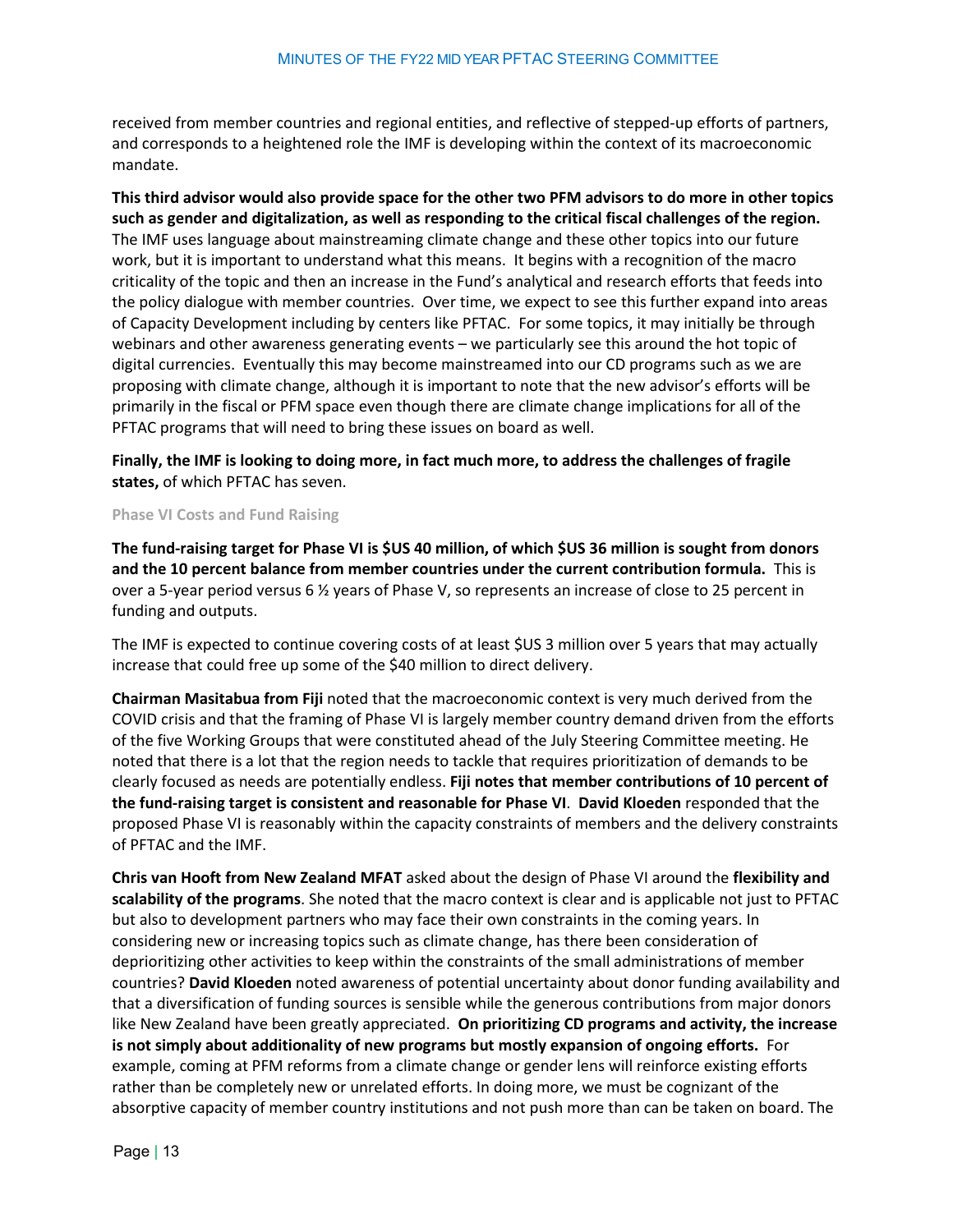growth of the revenue program is a good example in responding to a large amount of unmet demand for CD, demonstrating that if managed carefully and always in response to country needs, more support can be very effective if well managed and sequenced and provides a model for Phase VI scaling-up.

**Marga Peeters from the European Union** asked about the expansion of the number of advisors and coordination with other development partners, in particular in those SIDS where the Budget Support is coordinated and hence a regular policy dialogue re PFM reforms is taking place (Australia, NZ, ADB, WB, EU and the beneficiary), and the impact on administrative support within PFTAC. David Kloeden noted that the Program Document will fully articulate how PFTAC plans to collaborate with partners continuing the very effective past practices, and that even with ten resident advisors, the size of PFTAC operations will still be smaller than the largest IMF centers. Additional administrative support is anticipated perhaps with an extra local staff member for which provision will be included.

<span id="page-13-0"></span>**Steering Committee Reform Issues - Mr. David Kloeden, PFTAC Director**

**So why are Steering Committee reform ideas on the agenda, and what is the problem being addressed?** It is not a new issue. The idea of introducing a term or tenure for the chair and having a charter or some sort of guiding document for the Steering Committee dates to the 2015 efforts that successfully developed and introduced the member country contribution model. Also as mentioned, both the 2015 and 2021 external evaluations have commented that the Steering Committee is not functioning to its full potential and that measures to enhance its effectiveness should be considered.

And as mentioned, and briefly outlined in July, the IMF has an interesting experience in the Caribbean that is reported to be working well. Two documents were circulated for discussion. The first is a  $3 - 4$ page note laying out the issues for consideration, plus an initial draft of some Operational Guidelines.

Turning to the draft Operational Guidelines, the suggested approach is to focus on various clauses to begin the discussion. Both the Chair and the PFTAC director see this is as the start of the process. If there is consensus on any particular issue, that would be good to note, whether for inclusion or exclusion. If members want more opportunity to think about and discuss the issues, that is fine, with the issues included for discussion at the in-person meeting in May.

**Beginning with the tenure or term of the chairperson.** Current arrangements are not articulated and have simply comprised a rotation each year to a representative of the country hosting the annual meeting. That has certainly worked during the first three years of Phase V, with meetings and chairpersons from the Solomon Islands, Tonga, and Papua New Guinea. This year Fiji kindly chaired even though meetings have been conducted virtually from Suva.

**The starting question is whether this model is optimal?** Do we get the continuity, commitment, and potential regional leadership with a rotation of the chair each year? Or would we stand to gain more by having a defined term for the chair? And if so, for how long? The 2015 suggestion was for two years, the Caribbean model is for three years which is about half of the center's average funding and operating cycle. Regardless of the chair's tenure, would there be merit in creating a Vice-Chair who would be the expected successor of the Chair, whether rotating annually or every second or third year?

**Next is the frequency and timing of meetings.** On timing, we are somewhat locked into the IMF budget and planning cycle that recently resulted in all centers being required to meet after the start of the fiscal year rather than beforehand. Instead of our tradition of late March, the meeting this year was held in late June. The suggested target is within two months of the new fiscal year that starts on May  $1<sup>st</sup>$ .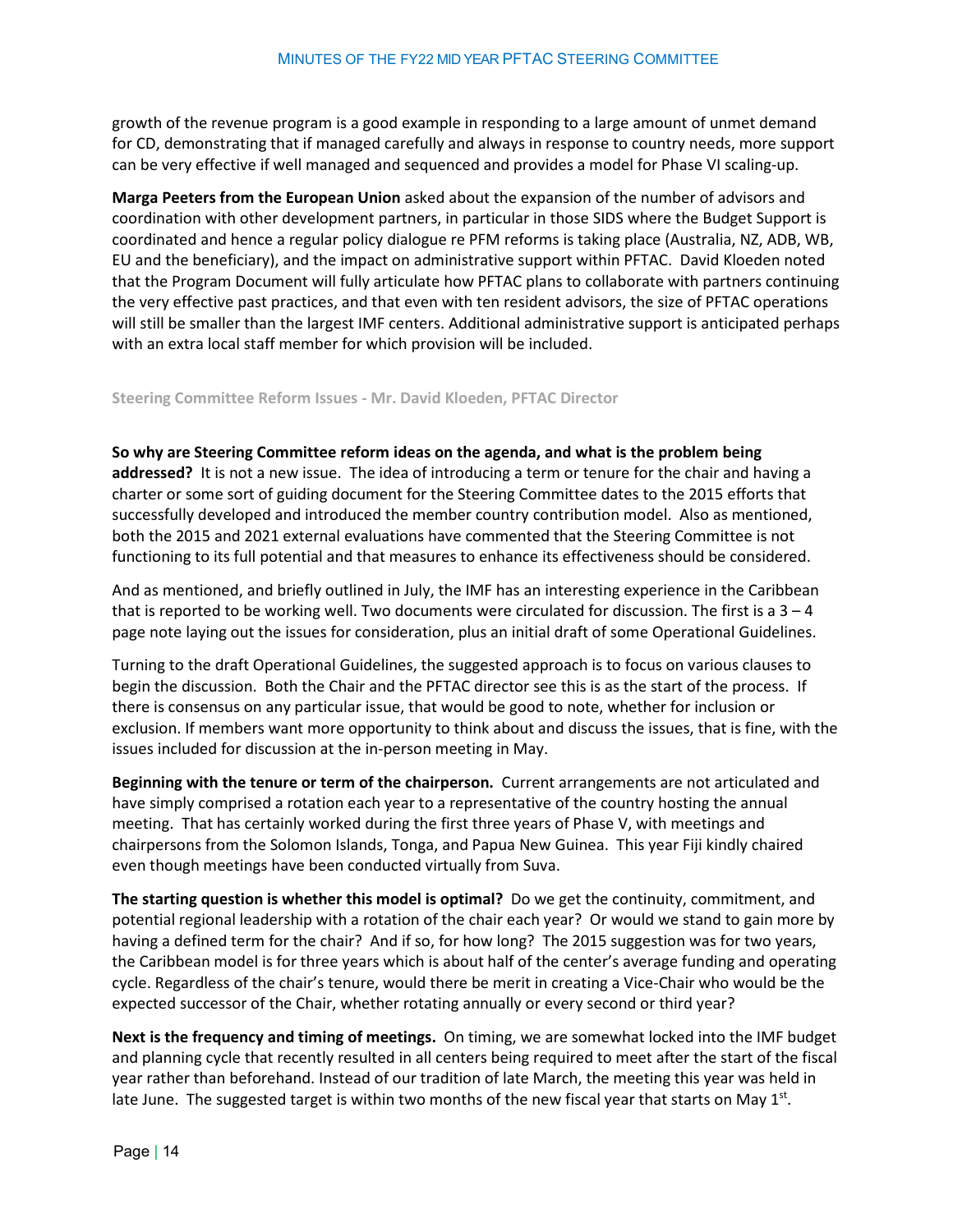Annual in-person meetings have been the tradition. We look forward to coming together in-person as soon as possible, hopefully in May in Niue. However, these recent virtual meetings seem to have also been worthwhile and probably merit retaining at least once between the annual in-person meetings. The evaluators suggested meeting every three months which may be too often, with perhaps once between annual meetings sufficient or more often if there is an explicit need. Also, for consideration could be to plan something different or special every second or third year.

**Sub-committees and working groups can serve a valuable purpose** whether ad-hoc such as was the case for the five virtual groups established for Phase VI planning. The evaluators proposed an Executive Committee that may be worthwhile with or without changes to the role and tenure of the chair.

**A clause from the Caribbean model could be considered to allow for constituencies** where two or more countries are represented by mutual agreement of one country. It is not clear whether this would be of interest or needed in the Pacific.

**To ensure decision making and actions have a majority basis, a quorum could be specified** covering the membership of countries, donors and the IMF.

**Finally, the SC has always worked on a consensus basis that presumably would be preserved** but with a mechanism to unblock a stalemate and to ensure annual workplans can similarly move forward given the complexity and multiple engagement points in their formulation.

**Chairperson Masitabua from Fiji** welcomed and supported the opportunities to improve effectiveness of the Steering Committee given the advice has come from an independent source as well as the IMF's own experience and ideas. There are always opportunities to do better that we should pursue, and that there is valuable experience on the Steering Committee. **The chairperson proposed these ideas are taken back by participants to national policy makers and that we reconvene in May to discuss in more detail with greater input and direction from national authorities.** Most countries have multiple agencies that interact with PFTAC, including central banks or financial regulators, finance ministries and statistical offices whose inputs need to be taken on board. Accordingly, the proposal is that each country representative engage thoroughly with their national constituencies as well as internally within donor organizations and be prepared for discussion and decision making in May 2022.

#### **Member Country Contributions**

**Moving on to PFTAC financing and a quick recap of the member country contribution model that is spelt out in the note for endorsement item number 3.** Before Phase V, PFTAC had only two financing sources, namely donors and the IMF. PFTAC was the very first IMF regional CD center established in 1993, and by 2015 when this issue was considered by PFTAC member countries, a dozen new centers had been established, all having a funding formula that included member country contributions. Given PFTAC was an outlier, a regional expert was tasked to develop options for the member country consideration to raise between 5 and 15 percent of the targeted Phase V budget envelope.

**Considerable time and effort went into reaching a consensus agreement to a model that would potentially raise 10 percent of Phase V costs over a 5 ½ year period provided all 16 countries made their voluntary contributions.** In this case, around \$US 3.9 million was expected to be raised, of which almost \$US 3 million has been received so far. Contributions can only be accepted by the IMF if the member country has signed a nonbinding Letter of Understanding, completed by all but one country.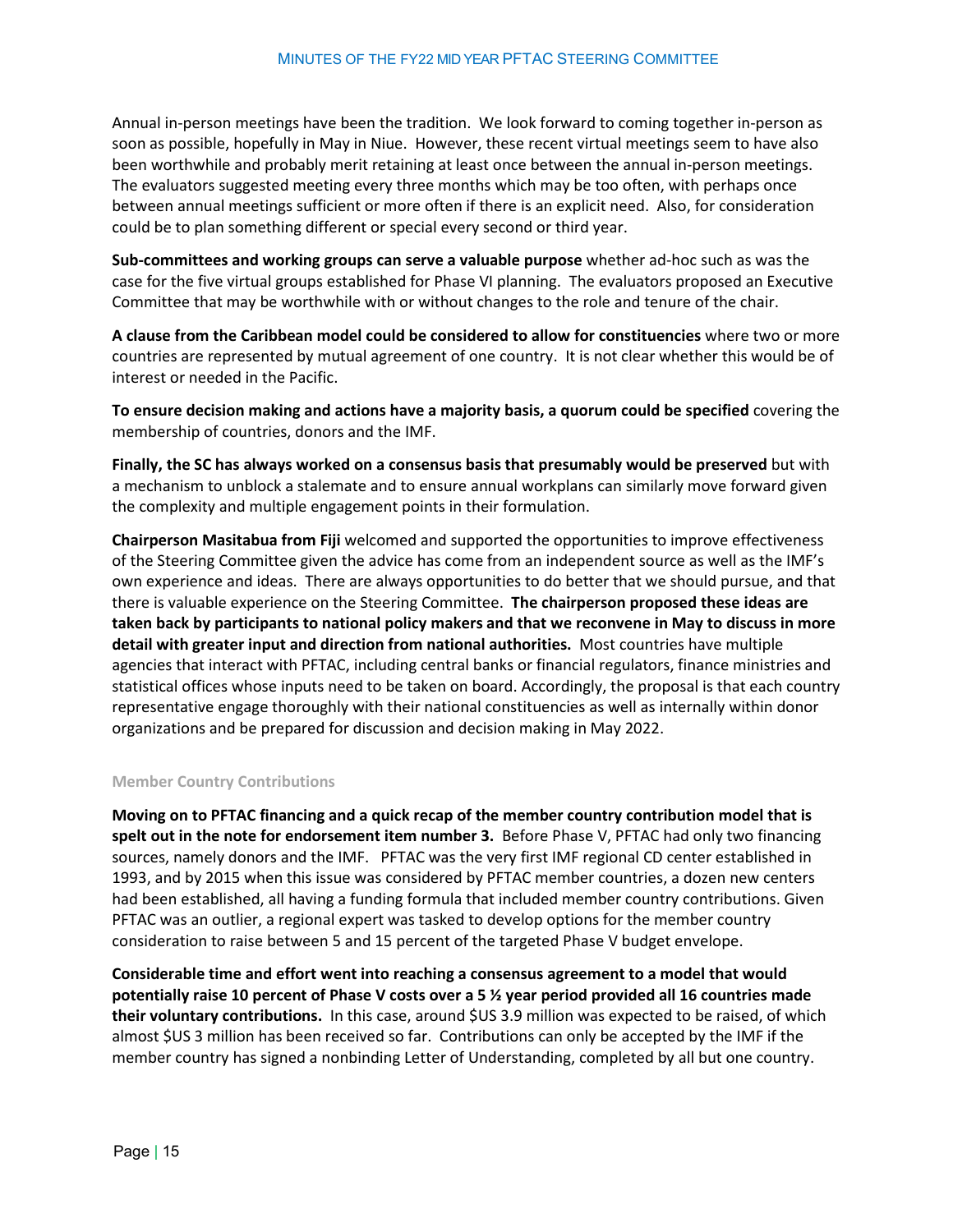**There are three components to the contribution formula** as seen in slide 21 and the explanatory note, with a 70 percent weighting going to the size of each members' economy measured by GDP, with two other weightings of 15 percent each for per capita income and the share of CD received by each country in Phase IV. Finally, a reasonableness test was applied to validate that the annual contribution to PFTAC would be within a range of 0.01 and 0.02 percent of each country's budget expenditure outturn. A calibration was applied to Papua New Guinea as an outlier to avoid an even more disproportionately sized contribution. Nevertheless, Papua New Guinea has fully contributed more than US\$ 1 million in Phase V, which even exceeds the full contribution of one donor.

Dividing the target of \$US 3.9 million over the expected 5 ½ years of Phase V produced an annual contribution target of \$US 707,000. Countries were assigned to cohorts consistent with the funding formula giving rise to the annual contribution amounts shown, ranging from \$US 250,000 for Papua New Guinea to \$US 2,000 a year for Tokelau.

As noted in the Phase VI briefing, member countries are asked to continue contributing 10 percent of the costs which would be marginally more in Phase VI at \$4 million up from \$3.9 million in Phase V but over 5 rather than 5 ½ years. **This would mean \$800,000 is targeted from member countries each year, up 13 percent from \$707,000 annually, with individual country contributions similarly increased as can be seen in slide 26.** 

**Chairperson Masitabua speaking on behalf of Fiji** stated that it is an important signal of member countries to support this funding model and to reflect the value we place on PFTAC and demonstrate financial 'skin in the game' committing our own resources and constraints in the PFTAC model. The voice of the region is clear for the ongoing need of PFTAC and with that comes a cost.

*Endorsement to retain the member country contribution model introduced in Phase V that would cover 10 percent of non-IMF financed expenses in Phase VI was proposed by Fiji by Chairperson Masitabua, seconded by Mr. Niatui from Tuvalu, and endorsed by consensus by the SC members.* 

## <span id="page-15-0"></span>**Final session**

**Concluding Remarks, Todd Schneider, Chief of the Pacific Islands Division, IMF Asia Pacific Department**

Todd noted that he was asked to **provide some remarks on the macro economic priorities for the Pacific and how they relate to PFTAC's future work agenda.** The situation in the Pacific and globally has been well covered, not least in the note that was circulated and in comments from several speakers today, the impact of the crisis on the Pacific islands is fairly visible for us. In terms of the macroeconomic landscape, challenges that we face for the next 12 to 24 months will have a very significant impact on economic activity and possibly on potential output.

**There has been quite a lot of stress on fiscal positions for a number of the Pacific islands particularly those reliant on tourism.** There is a need to shift from fiscal support in the context of the pandemic to fiscal consolidation. The mirror image of that is the **increase of debt which is something we can see very clearly through the debt sustainability framework.** Existing vulnerabilities have either been amplified with a reduction of fiscal space, an expansion of gross financing needs and accelerated in the sense of medium term issues for the fiscal framework that have been come into a more near term horizon. There has been an **expansion of fiscal risk in a number of countries as a result of either**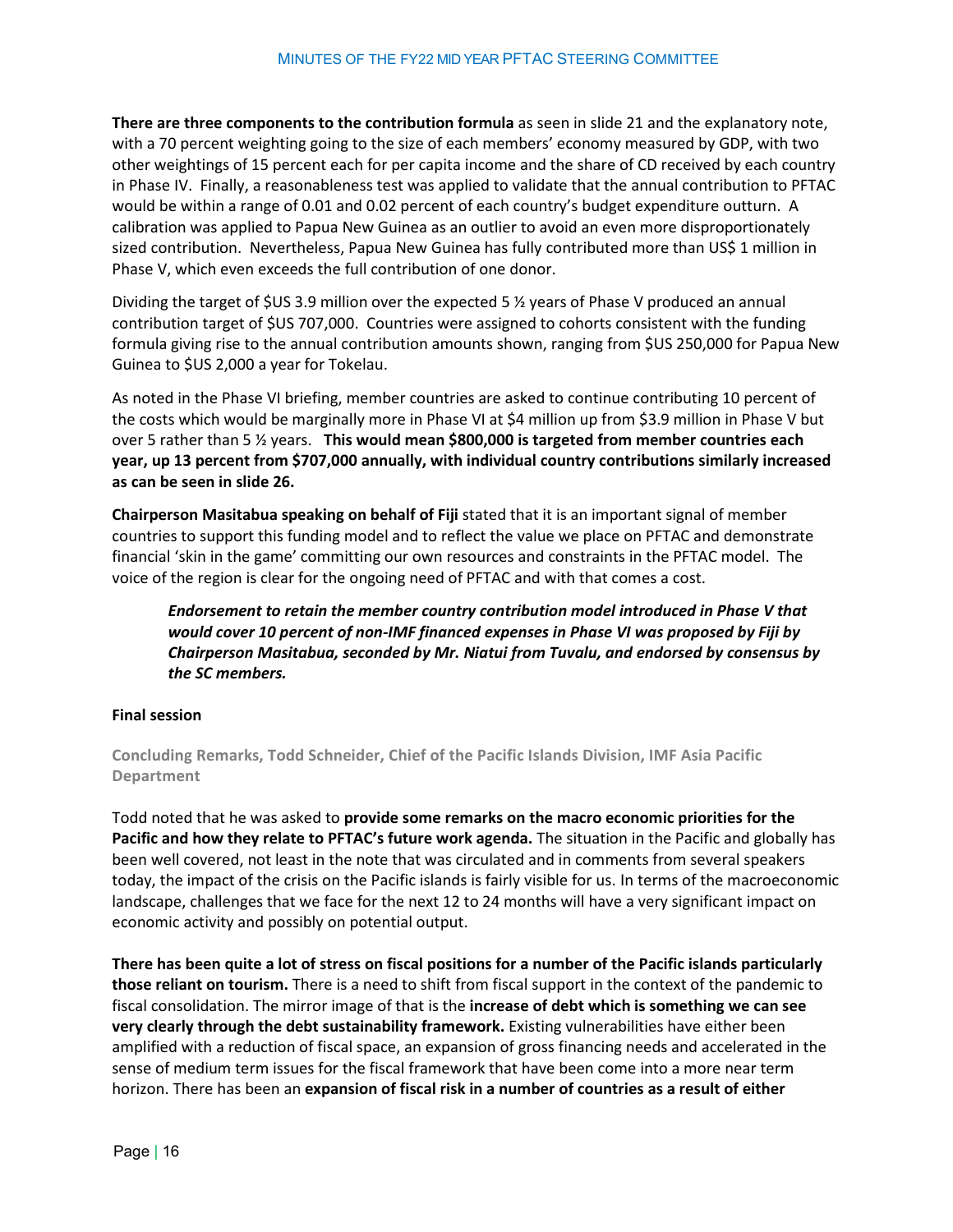**expansion of government guarantees or weakening of state enterprises, but the full extent is yet to be fully uncovered.** There has been a rise in financial sector risks which we see in the sense of nonperforming loans, but the full impact is yet to be known as it is a lagging indicator.

**Finally, all of this is set in the context of continued vulnerabilities from natural disasters and climate change** and the very large spending needs that Natalija spoke about with respect to climate adaptation and building resilience. Taken together these developments would seem to point to some very clear priorities on the surveillance side that are well represented in the CD agenda. For example, there is going to be a need for a **very clear focus on domestic revenue mobilization** that is a theme we hear often throughout country engagement. There will also be a focus on medium term macroeconomic and fiscal frameworks. For some countries working their way out of the difficulties encountered during the pandemic is going to take a decade or possibly even longer. **There needs to be a continued emphasis on improving public financial management, and certainly also heightening the efficiency of public investment, particularly with respect to green investment.**

**Bolstering public debt management and transparency, especially through medium term debt management strategies will be a priority for surveillance, as well as bolstering financial sector supervision.** Last, but not least, is to **improve national accounts and government financial statistics.**  These are all very well represented in CD agenda and in that sense, they dovetail with surveillance activities that most of the country teams have in mind.

In addressing the issue that Chris from MFAT raised about the new areas that are coming to the fore and what they might mean in terms of scaling up or trade off since we had a meeting of the IMF Executive Board about these issues today. It is absolutely **critical from the Board's perspective that the new areas cited do not crowd out our traditional and core areas of our expertise** that are the nuts and bolts of what the IMF does in terms of surveillance. So, in that sense what we do in these new areas, whether it's climate change or inclusion, or gender must be very well targeted and rely on whatever comparative advantage the IMF has and must not replicate what other institutions are doing. In that sense, to respond to the question of Chris, the plans for Phase VI are scalable, and must be scalable.

Further feedback on the impact to the IMF institutionally coming from the Executive Board is that we all will need to adapt as this evolves. **The Executive Board has emphasized a push on transparency and governance issues,** not just with respect to public finances, but also for financial sector supervision and compliance. There has been a very heavy emphasis on climate change issues regularly raised in board sessions for Pacific islands. The Board has been very clear that the work that the IMF does really must fill a niche appropriate to our mandate and expertise and it must remain very demand driven.

Finally, on **digitalization and the introduction of digital currencies** including for small island states which relates to an area of work in the Pacific that is very important relating **to correspondent banking relationships.** We are trying to address this matter through the surveillance program work and engagement, but also through CD. Looking at how digitalization and digital currencies might help contribute to the problem of dwindling correspondent banking relationships. This illustrates some of the themes coming from the board and how our surveillance priorities match up with the CD agenda. Finally, to emphasize a point made by James earlier and picked up by others. **The selection of CD priorities really must remain demand driven for us to remain relevant to the region.** This is very clear, and it is certainly the way we approach it from the surveillance side as well. So, as we continue to integrate surveillance and CD activity, we must always emphasize that it is demand driven.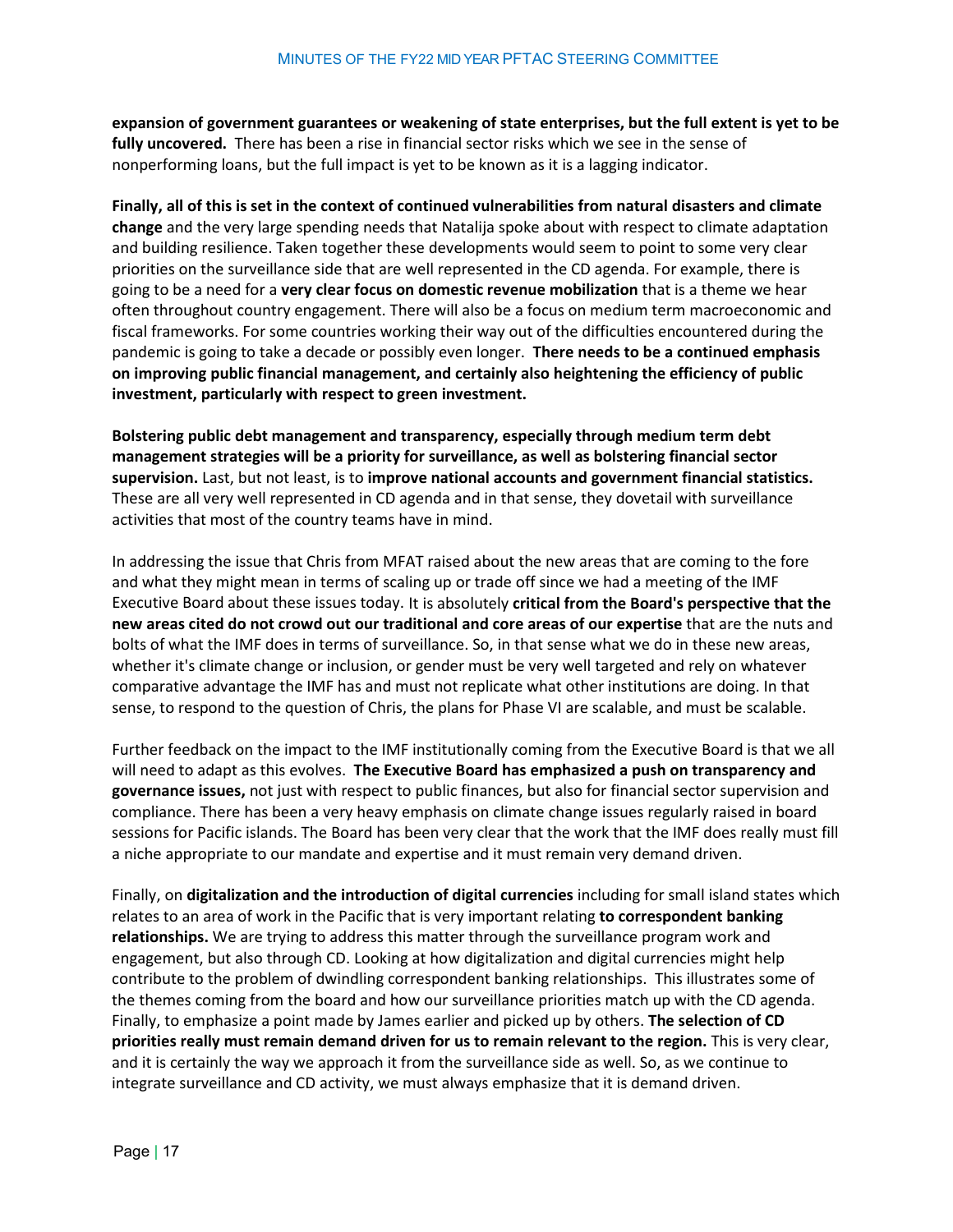<span id="page-17-0"></span>**Chairman Masitabua final comments:**

Thank you to the various speakers today for outlining the economic priorities, challenges, and vulnerabilities the region faces and the work that we have cut out for ourselves. With the assistance of the donors and partners, we look forward to tackling these priorities and challenges. I speak for most for all the member countries on welcoming the increasing goodwill and work on accessing funding to address the impact of climate change and we are thankful for the excellent presentation and for the work on unlocking climate financing. Thank you to the Steering Committee members and observers for your attendance and persevering through a packed agenda today and for endorsement of our work plan for the rest of 2022. We appreciate the endorsement of the affirmation of the Phase 5 extension and the agreement to retain the phase 5 funding model in phase 6, and we look forward to continuing shaping the Phase 6 work plan and budget. And hopefully, we can consult within our countries and come prepared for robust in-person discussions when we meet in May on the proposals to strengthen the effectiveness of the Steering Committee. Finally, we wish everyone including the PFTAC team a blessed Christmas and prosperous New Year.

<span id="page-17-1"></span>**Attached Supporting Documents:**

- 1. Main PPT presentation of the December 2 Steering Committee Meeting
- 2. PPT Presentation on *'Access to Climate Financing in Pacific Island Countries'* by Natalija Novata
- 3. Notes and Endorsement Items for the December 2, 2021 Steering Committee Meeting
- 4. Notes and for Phase VI Briefing at the December 2, 2021 Steering Committee Meeting
- 5. Notes for Steering Committee Guidelines for the December 2, 2021 Steering Committee Meeting
- 6. PFTAC Draft Steering Committee Operational Guidelines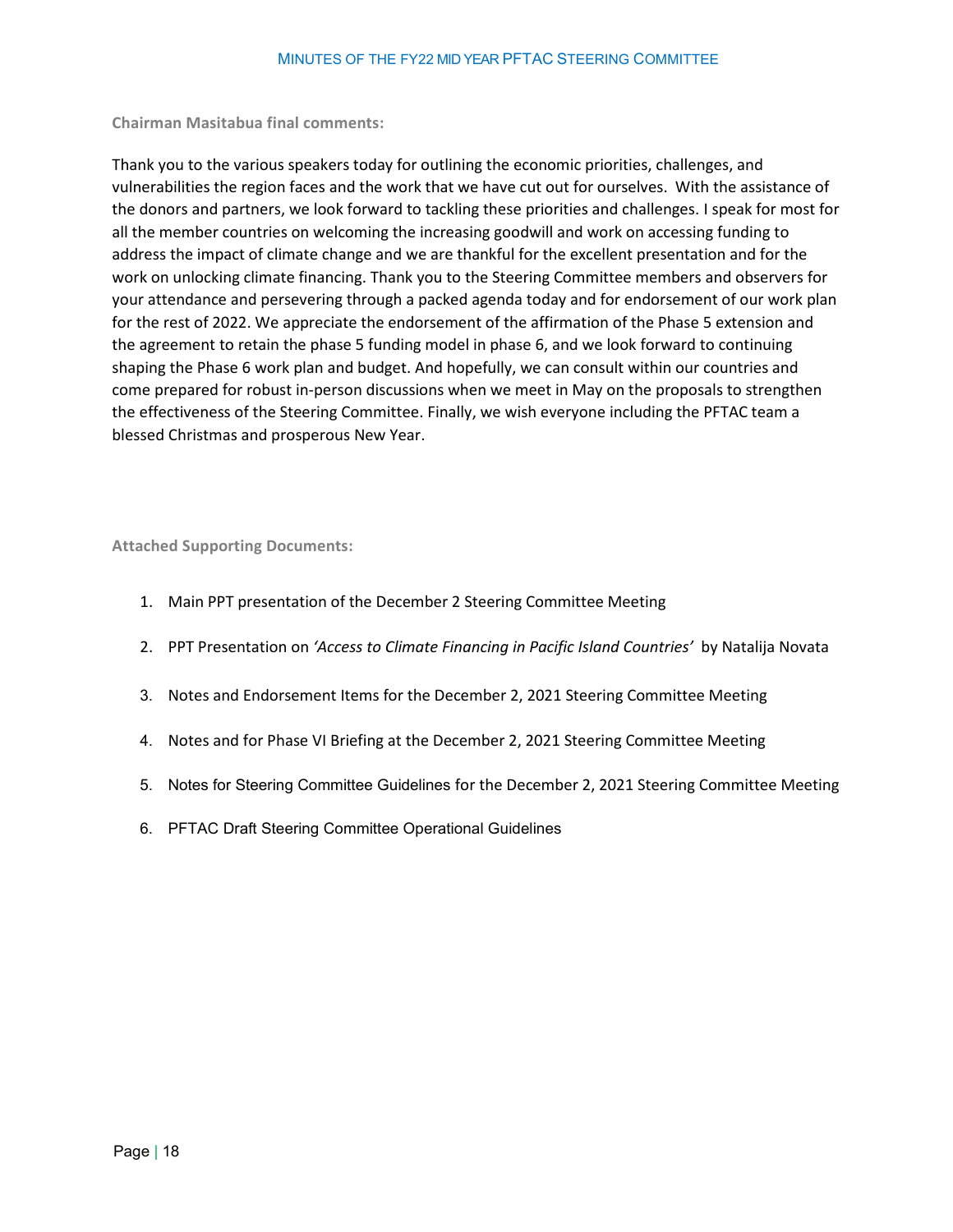# **Annex: Participants List for December 2, 2021 PFTAC Steering Committee Meeting**

| <b>Country/Organization</b> | Member/<br><b>Observer</b> | <b>Name</b>            | <b>Title/Organization</b>                       |
|-----------------------------|----------------------------|------------------------|-------------------------------------------------|
| Cook Islands                | M                          | Garth Henderson        | Ministry of Finance                             |
| Fiji                        | Chair                      | Esala Masitabua        | Deputy Governor, Reserve Bank of Fiji           |
|                             |                            | Letila Tuiyalani       | Fiji Revenue and Customs Service                |
| <b>Federated States of</b>  | M                          | Andrew Haigh           | Ministry of FInance                             |
| Micronesia (FSM)            |                            |                        |                                                 |
| Nauru                       | M                          | John Peterson          | Ministry of Finance                             |
| Palau                       | M                          | <b>Rhinehart Silas</b> | Ministry of Finance                             |
| Papua New Guinea            | M                          | <b>Ellison Pidik</b>   | Asst Governor, Bank PNG                         |
|                             |                            | Benita McGovern        | Department of Treasury                          |
|                             |                            | Pauline Bre            | Internal Revenue Commission                     |
| Tokelau                     | M                          | Rosita Mauai-Matalavea | Ministry of Finance                             |
| Tonga                       | M                          | Pita Tuivai            | Ministry of Finance                             |
| Tuvalu                      | М                          | Niuatui                | CEO, Ministry of Finance                        |
| Vanuatu                     | М                          | <b>Collins Gesa</b>    | Ministry of Finance                             |
| Asian Development           | M                          | <b>Erik Aelbers</b>    | ADB, Suva                                       |
| Bank (ADB)                  |                            | Joseph Mariasingham    | ADB, Manila                                     |
| European Union (EU)         | M                          | Michal Krejza          | EU Suva, Head of Cooperation                    |
|                             |                            | Barbara Risken         | <b>EU Suva Delegation</b>                       |
|                             |                            | Marga Peeters          | <b>EU Suva Delegation</b>                       |
|                             |                            | Miroslav Skriecka      | <b>EU Suva Delegation</b>                       |
| Australia                   | M                          | <b>Melissa Tipping</b> | DFAT, Suva                                      |
|                             |                            | Keshwa Reddy           | DFAT, Suva                                      |
| New Zealand                 | M                          | Chris Van Hooft        | MFAT, Wellington                                |
| <b>United States</b>        | M                          | David Stack            | US Treasury, Washington DC                      |
|                             |                            | Paul Bauer             | US State Department, Washington DC              |
| <b>IMF</b>                  | M                          | Todd Schneider         | Pacific Division Chief, Asia Pacific Department |
|                             |                            | Elena Loukoianova      | Asia Pacific Department                         |
|                             |                            | Sarah Zhou             | Asia Pacific Department                         |
|                             |                            | Ann-Margret Westin     | Institute for Capacity Development (ICD)        |
|                             |                            | James Yoo              | ICD Global Partnerships Division                |
|                             |                            | Natan Epstein          | ICD Resource Management Division                |
|                             |                            | Paul Austin            | <b>Statistics Department</b>                    |
|                             |                            | Barend de la Beer      | <b>Statistics Department</b>                    |
|                             |                            | Vincent Koukpaizan     | Fiscal Affairs Department, Revenue Admin        |
|                             |                            | Susan George           | Monetary Capital Markets Dept, TA Division      |
|                             |                            | Leni Hunter            | IMF Resident Representative, Suva               |
| <b>PFTAC</b>                | М                          | David Kloeden          | Director                                        |
|                             |                            | Paul Seeds             | <b>PFM Advisor</b>                              |
|                             |                            | Iulai Lavea            | PFM Advisor                                     |
|                             |                            | Georg Eysselein        | Revenue Advisor                                 |
|                             |                            | Katrina Williams       | Revenue Advisor                                 |
|                             |                            | Marcus Scheiblecker    | <b>Real Sector Statistics Advisor</b>           |
|                             |                            | <b>Andrew Beaumont</b> | Macro Programming Advisor                       |
|                             |                            | Rajinder Kumar         | Financial Sector Supervision Advisor            |
|                             |                            | <b>Briar Ferguson</b>  | Debt Management Advisor                         |